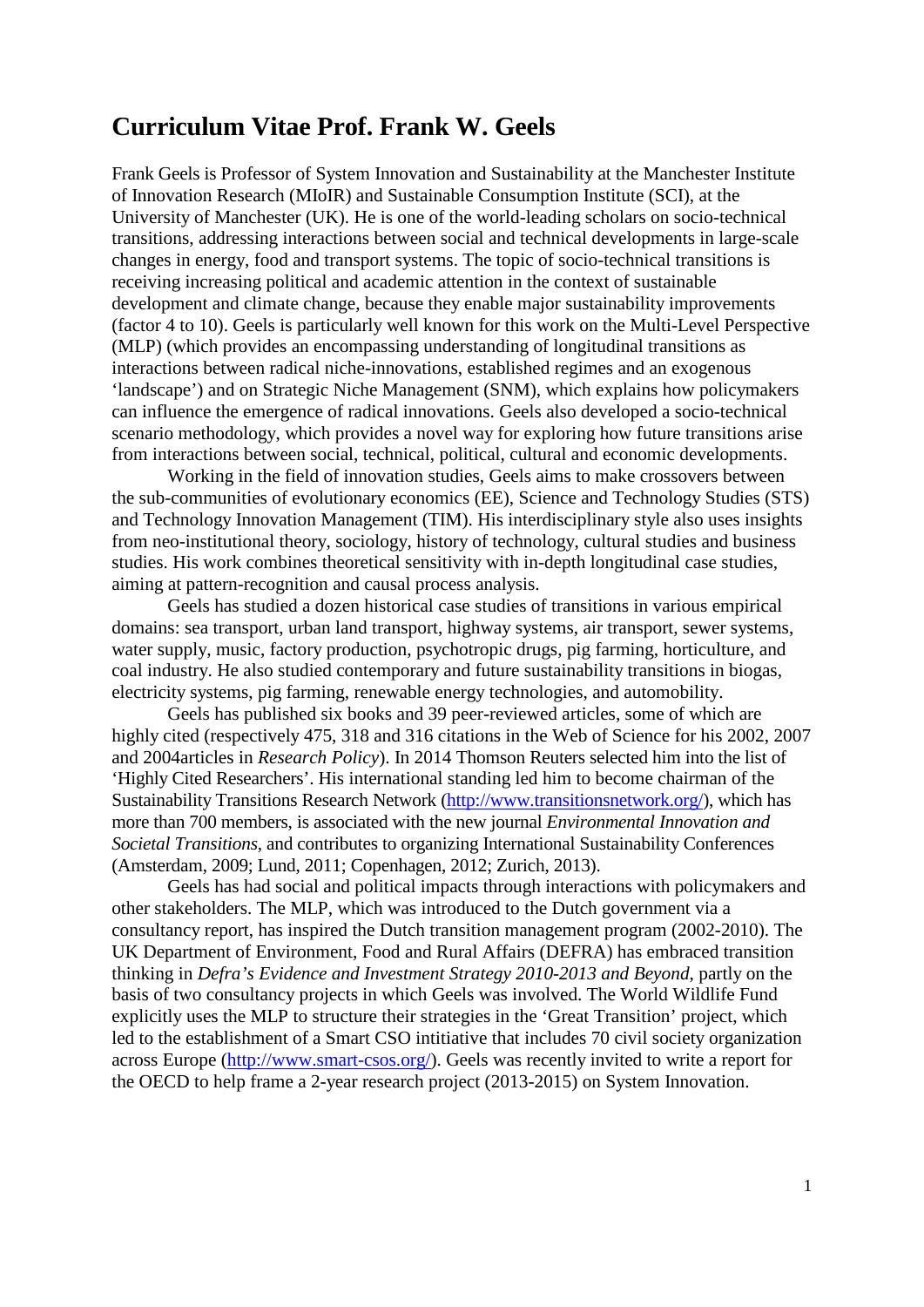# **1. Personal information**

#### **Personal details**

| Name:        | <b>Frank Willem Geels</b>                               |
|--------------|---------------------------------------------------------|
| Address:     | 16 Devonshire Road, Manchester, M21 8XB, United Kingdom |
| Telephone:   | $+44$ (0)161 275 7374 (work)                            |
| Email:       | frank.geels@mbs.ac.uk                                   |
| Nationality: | Dutch                                                   |

### **Education**

- Ph.D., Science, Technology and Innovation Studies, Twente University of Technology (Jan. 1998- July 2002), Netherlands. Supervisors: Arie Rip and Johan Schot. Title PhD thesis: *Understanding the Dynamics of Technological Transitions: A co-evolutionary and socio-technical analysis*.
- Masters degree in Philosophy of Science, Technology and Society, Twente University of Technology (1991-1996)
- Bachelor degree in Chemical Engineering, Twente University of Technology (1989-1991)

### **Employment history**

- January 2014: Distinguished Scientist Fellowship Program, King Abdulaziz University, Jeddah, Saudi Arabia (Faculty of Economics and Administration)
- September 2012-present: Professor of System Innovation and Sustainability, Manchester Institute of Innovation Research, Manchester Business School, University of Manchester  $(UK)$
- September 2008-August 2012: Professor of System Innovation and Sustainability, SPRU (Science Policy Research Unit), University of Sussex (UK)
- October 2007-Aug. 2008: Professor of Innovation, Socio-technical Change and Sustainability (0.5 fte) at Brunel Business School, Brunel University, London, UK
- Sept. 2004-Aug. 2008: Senior researcher, Eindhoven University of Technology:
- Sept. 2002-Aug. 2004: Post-doctoral researcher, Eindhoven University of Technology
- Oct. 1996-Oct 1997: Research assistant, Twente University of Technology

# **Guest Professorships:**

- Oct. 2013-Sept. 2014: Helmholtz Alliance, linked to ENERGY TRANS project (Future infrastructures for meeting energy demands). Guest professorship located at University of Stuttgart, Germany (Institute of Social Sciences, Department of Organizational Sociology and Innovation Studies)
- 2010: Department of Management Engineering, Danish Technical University, Copenhagen, Denmark

# **2. Research interests**

# **Research topics:**

- Socio-technical transitions and system innovations
- Emergence of new technologies, and technological niches
- Co-evolution of technology and society
- The role of expectation, visions, cultural discourse and legitimacy in socio-technical change and transitions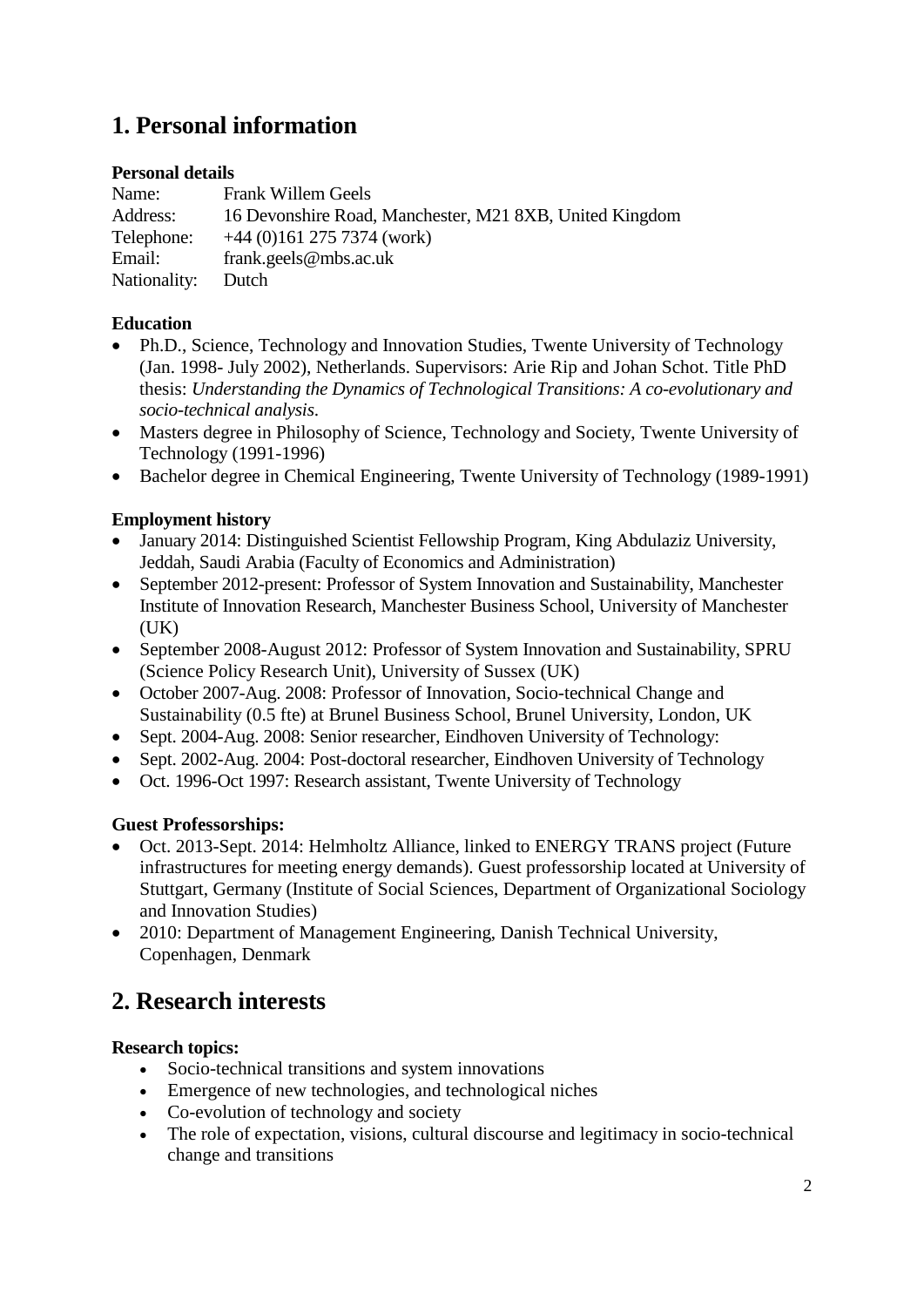- Destabilisation and decline of existing industries and technological regimes
- Co-evolution of societal problems and industry responses
- Industry reorientation and resistance strategies
- Sustainable development as a long-term societal challenge
- Sustainable Consumption and Production (SCP)

#### **Theoretical interests:**

- Multi-level perspective (MLP) on socio-technical transitions
- Strategic Niche Management (SNM) for managing radical innovation
- Crossovers between STS and evolutionary theories of technological change
- Foundational theory and ontologies
- Dialectic issue life cycle (DILC) model
- Tripple embeddedness framework (TEF) of industries

### **Research approach:**

- Longitudinal case studies (historical and contemporary)
- Pattern recognition, narrative explanation, and process theory
- Socio-technical scenarios
- Inter-disciplinary theory building (crossovers, multi-paradigm analysis)
- Policy relevance: Make academic insights relevant for policy makers

# **3. Research grants**

Cumulative grants: £11.5 million

- 1. EPSRC grant (Co-I) for, 'Reframing energy demand: Innovation for sustainable heat', £726.203 (2014-2017; 36 months).
- 2. FP-7 proposal (Co-I), 'Exploring transition pathways to sustainable, low carbon societies', €3.8 million (2013-2016)
- 3. EPSRC/ESRC grant (Co-I) for *Research Centre on Innovation and Energy Demand*, £3.7 million (2013-2018).
- 4. ESCR grant (Co-I) as part of Open Research Area in Europe ('Governance of the discontinuation of socio-technical systems'),  $\epsilon$ 1.5 million, 3 years (2012-2015)
- 5. Proposal (failed) for ESRC centres and large grants competition 2011-2012 ('Transitions to a green economy: Economic risk, governance, and public participation'), £5 million (2012-2016)
- 6. Proposal (failed) to UKERC (UK Energy Research Centre), May 2011, ('Socio-technical scenarios for smart grids'), £500.000 (Co-I)
- 7. Starting Grant (PI) from European Research Council ('Destabilisation of sociotechnical regimes as the key to transitions towards sustainability')  $(\text{\textcircled{407.114}})$  (2008-2012)
- 8. Grant from the Dutch Knowledge Network on System Innovation (KSI) for a 4-year PhD project (140.000 euro) titled: 'Culture in transitions' (2006-2009).
- 9. Grant from KSI for a 2-year postdoc research ( $\bigoplus$  30.000) titled: 'Historical analysis of transitions in the medical system and health care' (2007-2008).
- 10. Research grant from the Dutch TransForum programme (Transitions to Sustainable Agriculture) for two 2-year postdoc project ( $\epsilon$ 250.000), titled: 'Historical and future transitions in agriculture and food' (2007-2008).
- 11. Grant from KSI for a 3 year research project for 2 research fellows (€390.000), titled 'Historical Transition Pathways' (2004-2007).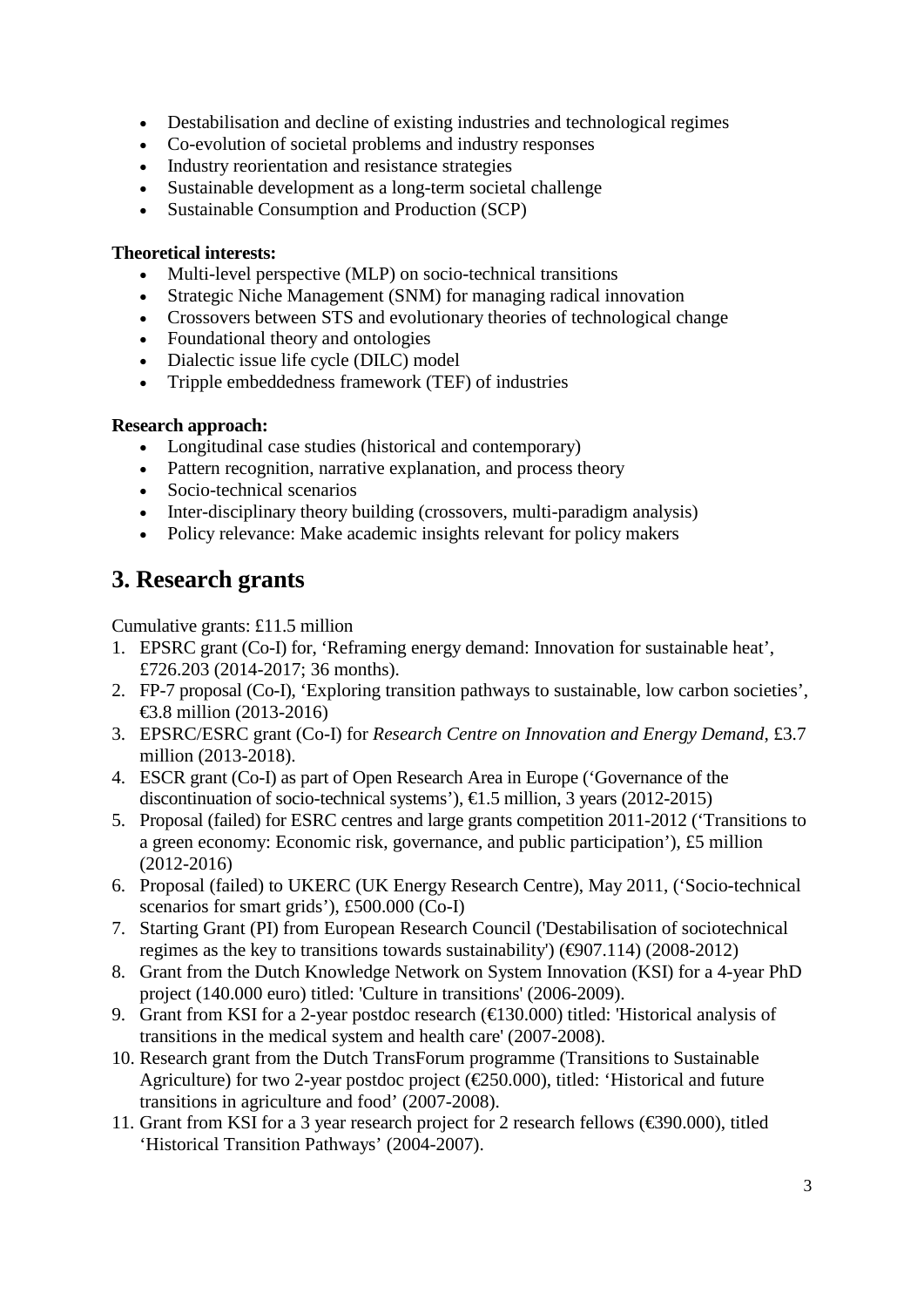# **4. Consultancy and stakeholder engagement**

### **Consultancy projects**

- Project on system innovation for OECD, TIP-unit (Innovation and Technology Policy), March-December 2013 ('System innovation: Concepts, dynamics and governance'),  $\bigoplus$  0.000.
- Research project on 'Transformative Innovation for Sustainable Development' for the UK Department of Environment, Food and Rural Affairs (DEFRA), May-July 2009, £38.200
- Research project on the 'Feasibility of Systems thinking for Sustainable Production and Consumption Policy' for the UK Department of Environment, Food and Rural Affairs (DEFRA), May-July 2008, £19.000
- Research project on innovative performance in highway systems for Rijkswaterstaat, the engineering department of the Dutch Transport Ministry, Aug. 2002- Feb 2003, €24.000.
- Research project on sustainability transitions for the Dutch Ministry of Environmental Affairs, in preparation of their Fourth Environmental Policy Plan, June-November 2000.
- Research project on 'Behaviour and Technology' for Ministry of Environmantal Affairs and Economic Affairs, Province Friesland and electricity company NUON, Oct. 1996, 34.500 guilders.

### **Presentations at high-level stakeholder meetings**

- Invited speaker at policy roundtable on'Industrial Policy for Smart, Sustainable and Inclusive growth' at the European Commission (DG REGIO) in **Brussels**, 8 October, 2014 (title talk: 'Sustainability transitions and the financial crisis').
- Member of high-level panel discussion (including representatives from DECC, Energy Savings Trust, Parliament) on the topic 'Can the UK achieve an energy efficiency revolution?', **Westminster, London**, 12 June, 2014
- Keynote presentation at Swedish Ministerial conference on "Innovation Policy for the Future: System Innovation for Societal Challenges, Job Creation and Sustainable Growth", organized by VINNOVA (Swedish Innovation Agency), 12 December, 2013, Stockholm, **Sweden** (title: 'System Innovation: Dynamics and policy implications')
- Keynote presentation at the 'Making Transitions Happen' Platform Event organized by Climate-KIC (Europe's largest public-private partnership focused on addressing climate change), **Brussels**, 27-28 November, 2013 (title: 'Making a reality of Europe's low carbon ambitions: System Innovation and Societal Transitions').
- Presentation at high-level internal WWF workshop on 'From planetary boundaries to global system transitions for a sustainable planet: Towards the identification of transformational leverage points', 5 September 2013, Stockholm, **Sweden** (title: 'A multilevel perspective on socio-technical transitions').
- Keynote presentation at OECD meeting of TIP-unit (Innovation and Technology Policy), 18 June, 2013, **Paris** (title: 'System innovation: Concepts, dynamics and governance').
- Presentation for Joint Programming Initiative on Climate Change (European Commission), workshop on Socio-ecological transformation, Vienna, **Austria**, 7-8 March, 2013 (title: 'Different research styles in socio-technical transitions and socio-ecological transformations: Ontological, epistemological, methodological reflections')
- Keynote talk at OECD workshop on 'System Innovation', organized by TIP-unit (Innovation and Technology Policy), 12 December, 2012, **Paris** (title: 'Systems innovation, the Multi-Level Perspective, and Transition Management")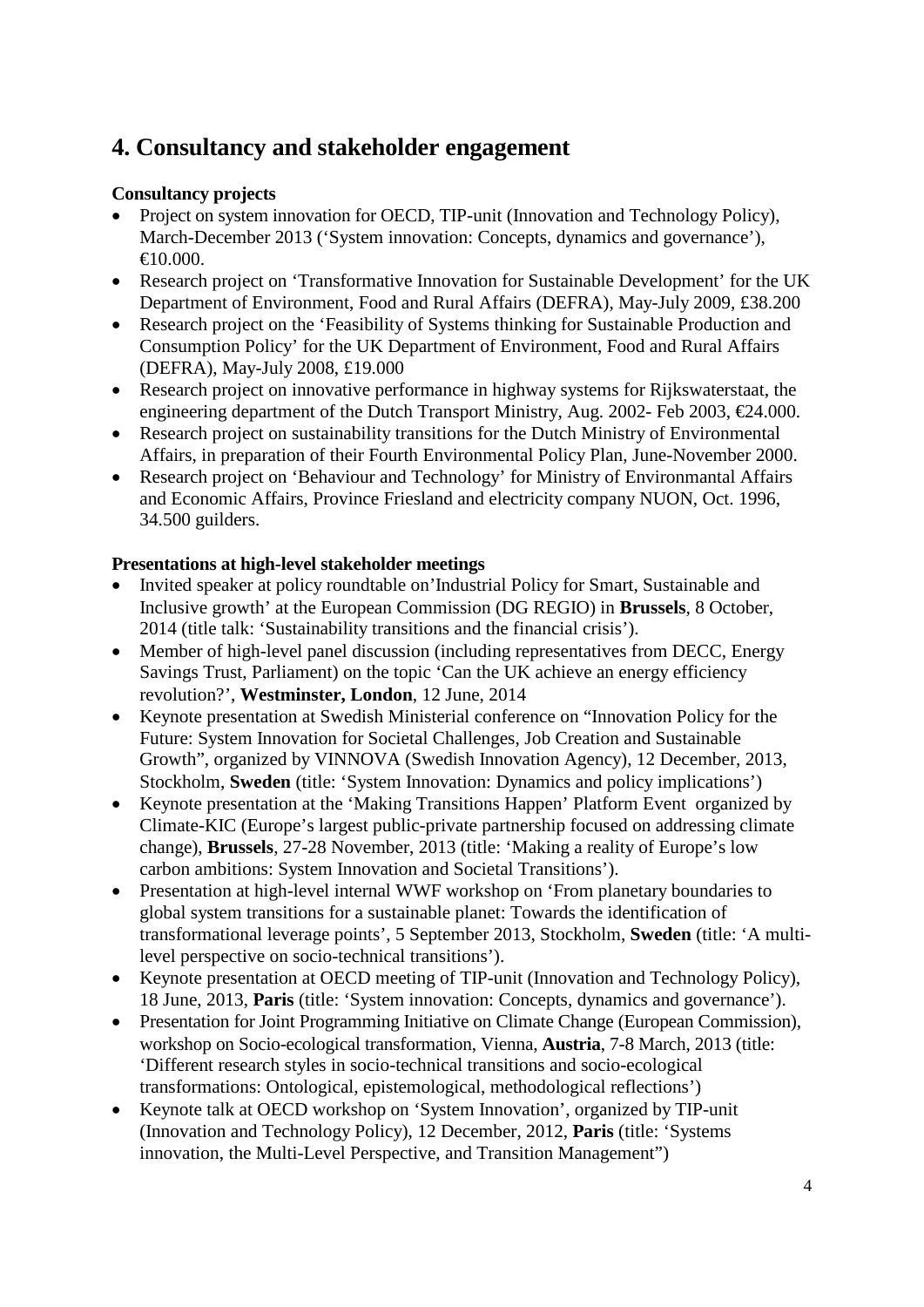• Keynote lecture at the 12th International Conference on Industrial Technology Innovation ('Heading towards a sustainable future'), organized by the Taiwan Institute of Economic Research (TIER), 25-26 August 2011, Taipei, **Taiwan** (title: 'Socio-technical transitions towards sustainability: Dynamics and policy implications')

### **Indications of social and political impact**

- Member of the Advisory Board (since May 2014) for a sustainability transitions project (called the 'Global Opportunity Report') by DNV LG (one of the world's largest Norwegian shipping and offshore classification companies) and Monday Morning (a Scandinavian think tank). This project uses the MLP to guide its analysis.
- The MLP has been taken up by *Forum for the Future*, a non-profit organization working with business, government and other organisations to solve complex sustainability challenges. *Forum for the Future* uses the MLP to guide their 'Big Shift' programme which "has system innovation at the heart of its strategy".
- Geels was interviewed in a special issue on 'mobility transitions' in the Dutch magazine *Agora: Magazine for social-spatial issues* (number 2, volume 30, 2014); the (Dutch) article was titled 'Fixated on technology: Interview with David Banister and Frank Geels'
- A 2013 report from United Nations Environment Programme (UNEP) and International Resource Panel (*City-Level Decoupling: Urban Resource Flows and the Governance of Infrastructure Transitions*) dedicates a whole section (6.1.1.) to the multi-level perspective, because: "The multi-level perspective (MLP) provides an ambitious attempt to develop an understanding of 'system innovation' or 'sustainability oriented innovations' (SOIs), based on an interrelated three-level framework of landscape (macro), regime (meso) and niche (micro)."
- In 2011, WWF published a report (*Smart CSOs: Effective Change Strategies for the Great Transition: Five leverage points for civil society organizations*), which adopts the multi-level perspective (MLP) and uses it to underpin five strategies ('leverage points') to bring about transitions (see p. 15-19).
- The influential report from the German Advisory Council on Global Change (WBGU, 2011, *World in Transition: A Social Contract for Sustainability*) discusses the multi-level perspective (p. 92-94) as a useful framework to understand transitions: "The multilevel model is a helpful analysis grid as a basis for the structured discussion of transformation processes. It combines systemic perspectives (transition from high-carbon to low-carbon regime) allowing the consideration of path dependencies along with processes with more or less self-contained dynamics, which can be influenced, but not 'prevented' (urbanisation, population growth), with an actor's perspective, allowing the exploration of the scope for action (change agents)" (p. 94).
- A report by the United Nations Environment Program (UNEP, 2011), *Decoupling Natural Resource Use and Environmental Impacts from Economic Growth*, summarises the multilevel perspective (p. 41) and makes references to four of my publications.
- *Defra's Evidence and Investment Strategy 2010-2013 and beyond* (2011) embraces the importance of sustainability transitions and transformative innovation, and refers explicitly (on p. 5 and 13) to a report we wrote for Defra in 2009 ('Transformative Innovation for Sustainable Development')

# **Membership of advisory boards:**

• Member of advisory group for the Climate-KIC platform 'Making Transitions Happen' (since October 2013). (Climate-KIC which is one of the three Knowledge, Innovation, and Communities created by the European Institute of Innovation and Technology)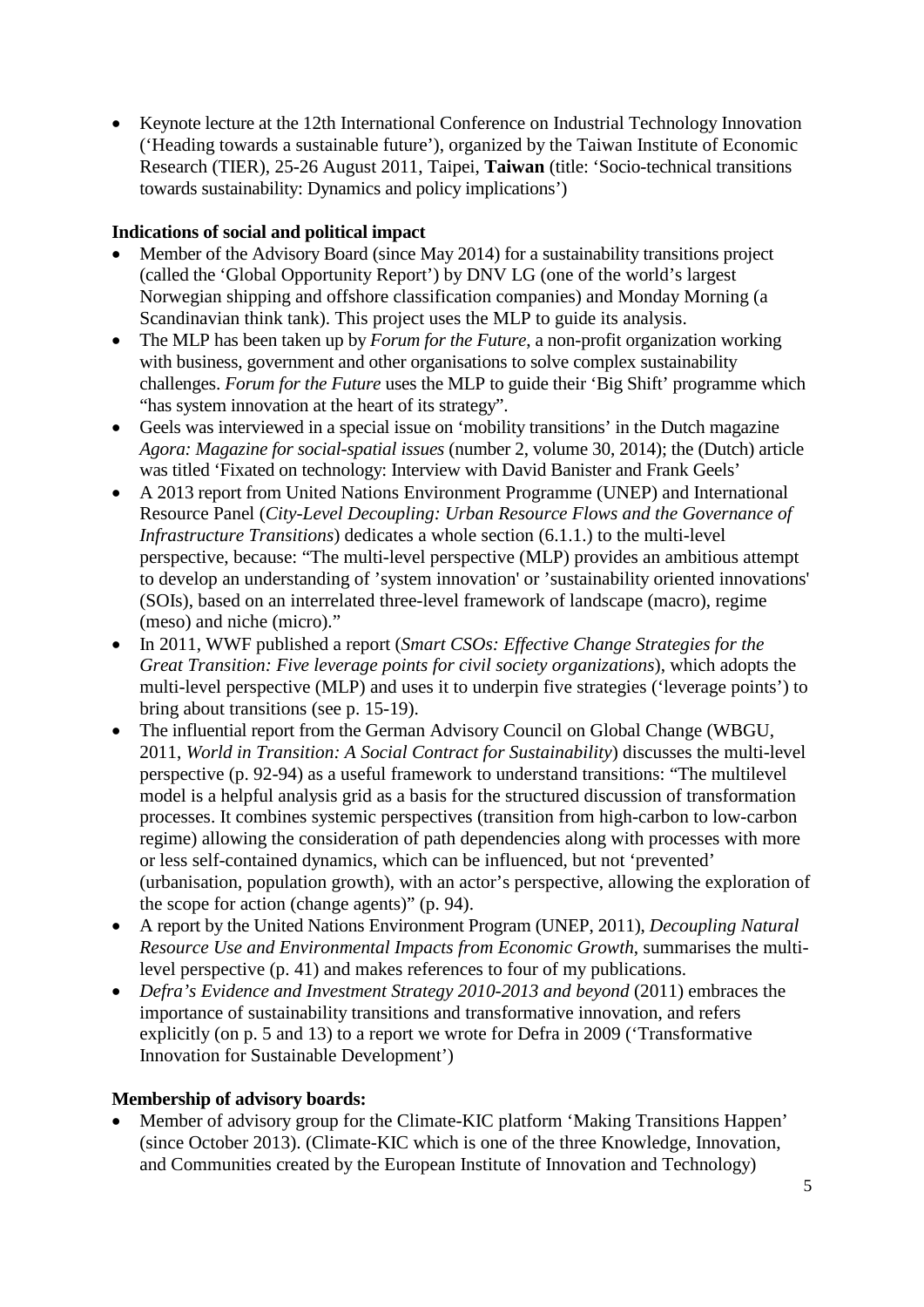# **5. Relations to the wider profession**

#### **Prizes, awards, and professional recognition of excellence**

• Selected by Thomson Reuters into their prestigious list of *Highly Cited Researchers*, based on my publications in the 2002-2012 period in the 'economics and business'-field (as one of five UK researchers).



- Identified as one *The World's Most Influential Scientific Minds 2014* (p. 39). "Everyone acknowledged in this book is a person of influence in the sciences and social sciences. They are the people who are on the cutting edge of their fields. They are performing and publishing work that their peers recognize as vital to the advancement of their science. These researchers are, undoubtedly, among the most influential scientific minds of our time" (p. 3).
- Research Publication Award from IAMOT (International Association for the Management of Technology), awarded in September 2013 to the top 50 authors of technology and innovation management over the last 5 years, based on a quantitative analysis of research outputs from 2008-2012.
- Winner of Best Paper Award from WWWforEurope (a European Commisson project on 'welfare, wealth and work') in an open competition on issues related to the Socio-Ecological Transition (awarded in September 2013 for Geels, F.W., 2013, 'The impact of the financial-economic crisis on sustainability transitions: Financial investment, governance and public discourse', *Environmental Innovation and Societal Transitions*, 6, 67-95)
- 2nd-prize Best Paper award at the  $4<sup>th</sup>$  International Conference on Sustainability Transitions, 19-21 June 2013, Zurich, Zwitserland (regarding Penna, C. and Geels, F.W. 'Climate change and the slow reorientation of the American car industry (1979-2018): An application and extension of the Dialectic Issue LifeCycle (DILC) model')
- Winner of an ERC grant (2008-2012), which according to the ERC's previous president (Helga Nowotny) is "awarded to Europe's research elite".
- Research Publication Award from IAMOT (International Association for the Management of Technology), awarded in October 2008 to the top 50 authors of technology and innovation management over the last 5 years, based on a quantitative analysis of research outputs from 2002-2007.
- Winner of Forbes-price from the Foundation for the History of Technology (for best publication of junior scholar in history and sociology of technology), awarded in October 2001, for Geels, F.W., 2002, 'Technological transitions as evolutionary reconfiguration processes: A multi-level perspective and a case-study', *Research Policy*, 31(8/9), 1257- 1274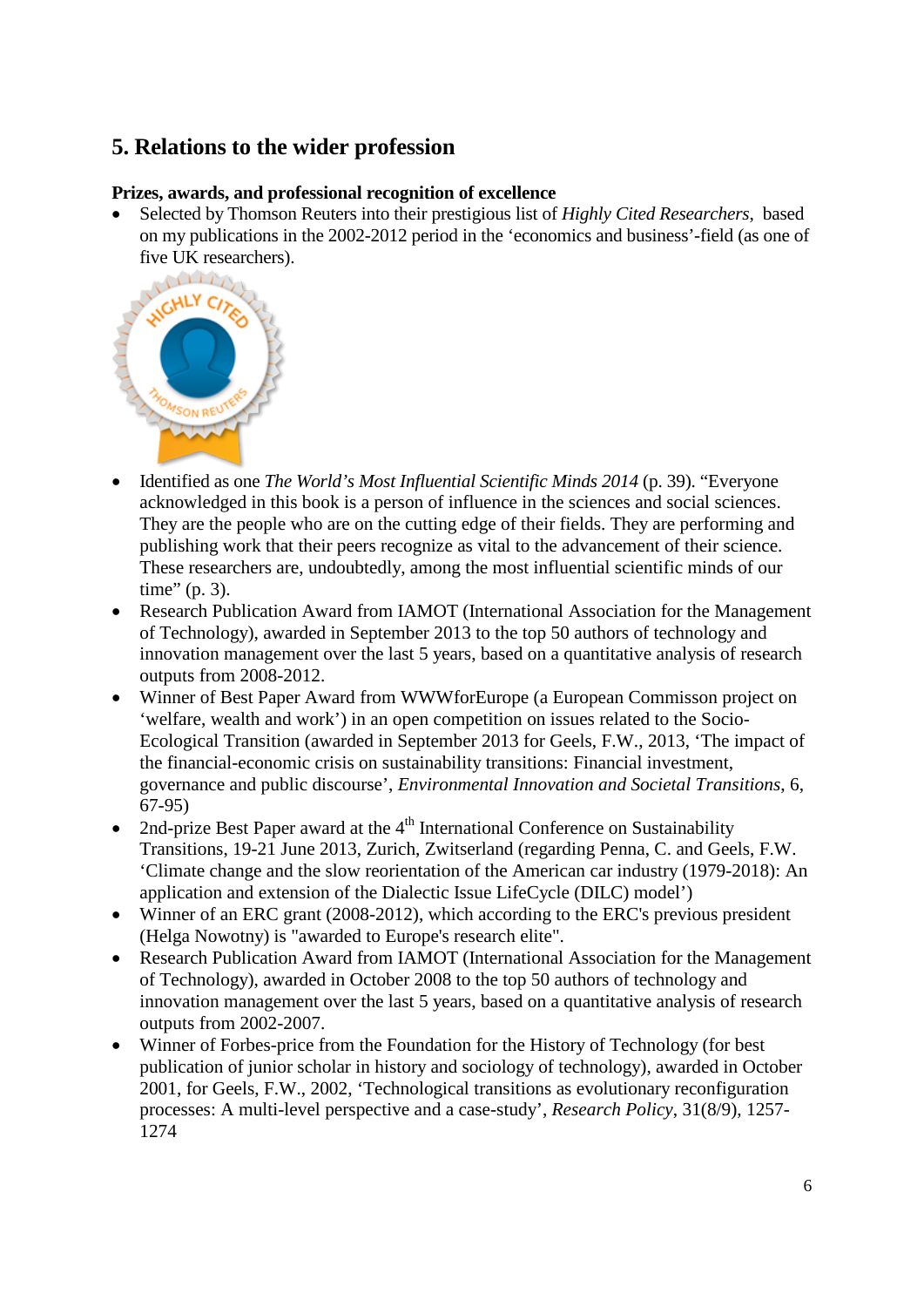#### **Membership of editorial boards:**

- Technology Analysis & Strategic Management (since October 2007)
- Environmental Innovation and Societal Transitions (since March 2010)
- Journal of Innovation Economics (since August 2013)
- GAIA: Ecological perspectives on science and society (since May 2014)

#### **Membership of advisory board:**

• Advisory board for EPSRC-funded research proposa (Prof. Catherine Mitchell) on Innovation and Governance for a Sustainable and Affordable Economy (2012-2016)

#### **Membership of professional societies:**

- Society for the Social Study of Science (4S)
- European Association for the Study of Science and Technology (EASST)

#### **Review work for journals:**

Research Policy; Organization Studies; Science, Technology & Human Values; Journal of Evolutionary Economics; Industrial and Corporate Change; Technology Analysis & Strategic Management; Technological Forecasting and Social Change; Energy Policy; Science and Public Policy; Technovation ; Journal of Environment Policy & Planning; System Dynamics Review; New Political Economy; Environmental Innovaton & Societal Transitions

#### **Review work for research councils:**

- South African National Research Foundation (NRF) (November, 2013)
- Member of international expert panel for the Research Council of Norway (RCN) (evaluating social science-related energy research proposals; 11 October 2010)
- UK Economic and Social Research Council
- Dutch Research Council (NWO)

# **6. Teaching and supervision**

Because I have always been employed through externally funded research projects (Dutch Research Council, Knowledge Network on System Innovation, European Research Council), I had limited time available for teaching. I have been voluntarily involved in teaching activities and guest lectures.

#### **Teaching**

- 'Anchor teacher' in 2-day PhD course on Sustainability Transitions, 17-19 November 2010, Department of Management Engineering, Danish Technical University, Denmark.
- I taught a course 'Technology and Policy' (2008) in the bachelor program 'Technical Innovation Science' at Eindhoven University of Technology. Students ranked me as best teacher from the six teachers in the module.
- I taught a two-day MBA course at Brunel Business School on 'Managing for the Future', (6-7 June 2008).
- For 3 years during my PhD, I taught a course called 'Steering of Science and Technology' (1998-2001) in the master program 'Philosophy of Science, Technology and Society', Twente University of Technology.
- I delivered various guest lectures at student courses, summerschools, and PhD courses:
	- 25-26 September, 2014, Presentation for IFRIS (Institute for Research and Innovation in Society) summerschool in Florence ('Understanding the dynamics of transitions: The multi-level perspective and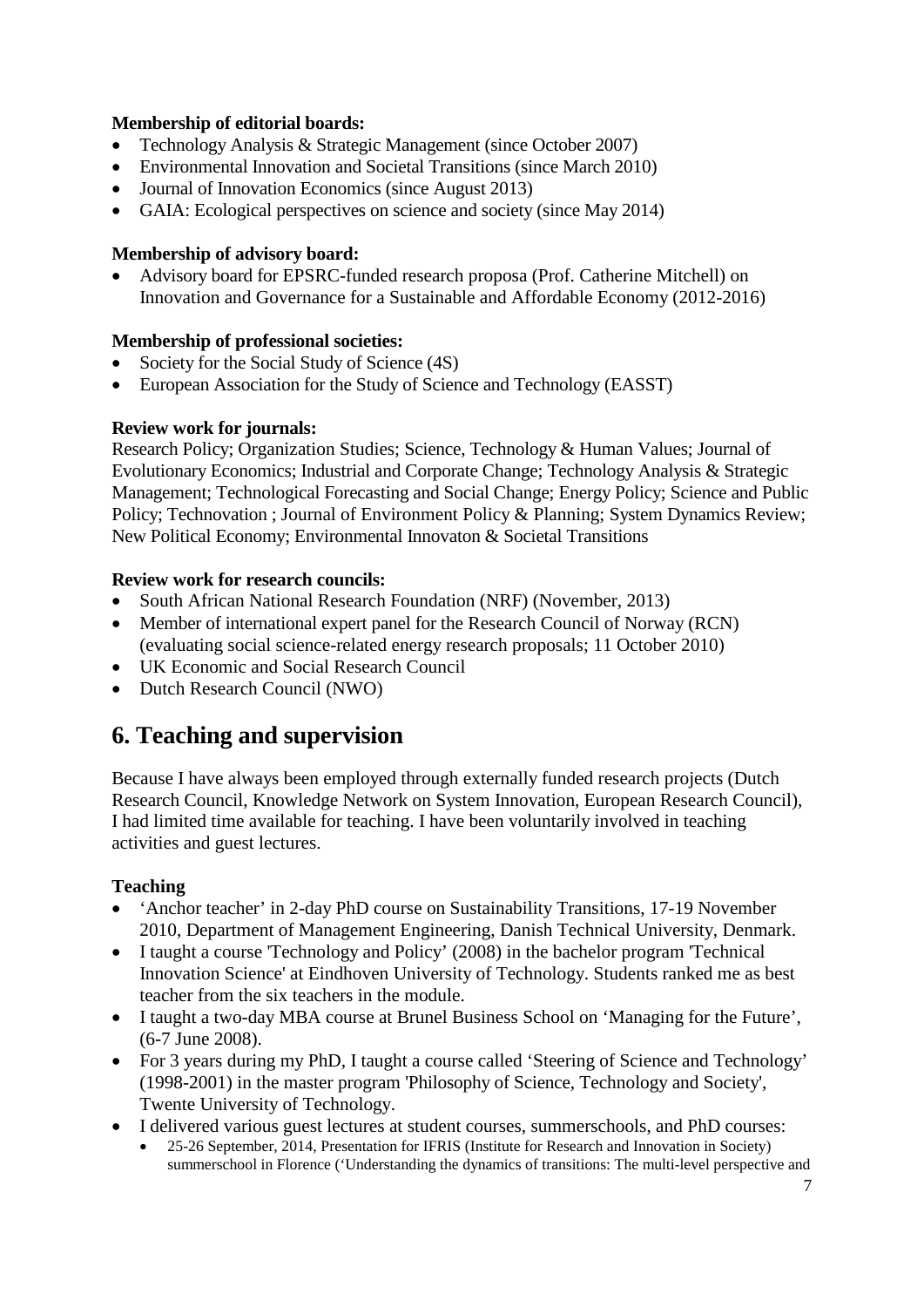reflections')

- 6 September, 2014, Guest lecture for MBA course at Manchester Business School on 'Sustainable Business' (title: Climate change and the slow reorientation of the American car industry (1979-2013): Lessons for eco-innovation strategy)
- 2 September, 2014, Presentation for Climate-KIC Summerschool, Frankfurt, Germany (title: 'Transitions thinking and the multi-level perspective: Deepening, broadening and scaling up')
- 20 November, 2013, Guest lecture for University College Students at Manchester University (Title: 'Socio-technical transitions to sustainability: The multi-level perspective and examples')
- 17 October 2013, Guest lecture for innovation students at University of Stuttgart (title: 'The arduous transition to low-carbon energy: A multi-level analysis of green niches and resilient regimes').
- 26 September, 2013, c
- 1 September 2013, Guest lecture for MBA course at Manchester Business School on 'Sustainable Business' (title: Climate change and the slow reorientation of the American car industry (1979-2018): Lessons for eco-innovation management)
- 26 March, 2013, Guest lecture for MBS PhD students on 'Mapping the diversity of innovation theories (and beyond): Understanding why theories differ', Manchester Business School
- 15 May 2012, Seminar presentation for STEPS Summerschool, University of Sussex
- 25 April and 2 May 2012, two guest lectures for 'Managing Change', an undergraduate course for students at BMEC (Department of Business, Management and Economics), University of Sussex
- 19 January 2012, Guest lecture for SPRU master course 'Perspectives, methods and skills for Science, Technology and Innovation Studies', University of Sussex
- 18 April 2011 Guest lecture for 'Managing Change' undergraduate course for students at BMEC (Department of Business, Management and Economics), University of Sussex
- 20 January 2010, Guest lecture for 'Energy Policy for Sustainability' master course at SPRU
- 3 February 2009, Guest lecture for 'Innovation for Sustainability' master course at SPRU
- 27 January 2009, Guest lecture for 'Energy Policy for Sustainability' master course at SPRU
- 13 September 2007, Acted as teacher in post-doctoral course Transition Management, organised by DRIFT (Dutch Research Institute for Transitions).
- 9 January, 2007, Guest lecture at Maastricht University for student course ('Historical analysis of transitions: Theory and case study')
- 21 September 2006, Acted as teacher in post-doctoral course Transition Management, organised by DRIFT (Dutch Research Institute for Transitions).
- 20 September 2006, Presentation at summerschool on Technology Assessment, organised by Delft University of Technology and Rathenau Instituut.
- 12 January 2006, 'Sociology of innovation, transitions and system innovations'. Presentation as teacher on PhD training Winterschool, organised by Knowledge Network System Innovation, Rolduc.
- 21 March, 2005, Guest lecture at Maastricht University for student course ('Transitions and system innovations')
- September 2004, Presentation at summerschool on Technology Assessment, organised by Delft University of Technology and Rathenau Instituut.

#### **PhD supervision**

#### Current supervision

- 1. Marc Hudson, *United States and Australian Coal Industry responses to the threats of climate change (1981 to 2013): An analysis using the Dialectical Life-Cycle Model*, started 1 September 2014, Sustainable Consumption Institute, University of Manchester
- 2. Miles Ten Brinke, *The Ongoing Reconfiguration of the British Electricity Grid: A Multi-Level Perspective and Large Technical Systems Analysis*, started 1 September 2013, Manchester Business School, University of Manchester
- 3. Cameron Roberts, *The role of political and cultural discursive conflict in twentieth century transport Transitions: A refinement of the Multi-Level Perspective*, started 1 September 2012, Manchester Business School, University of Manchester

Completed: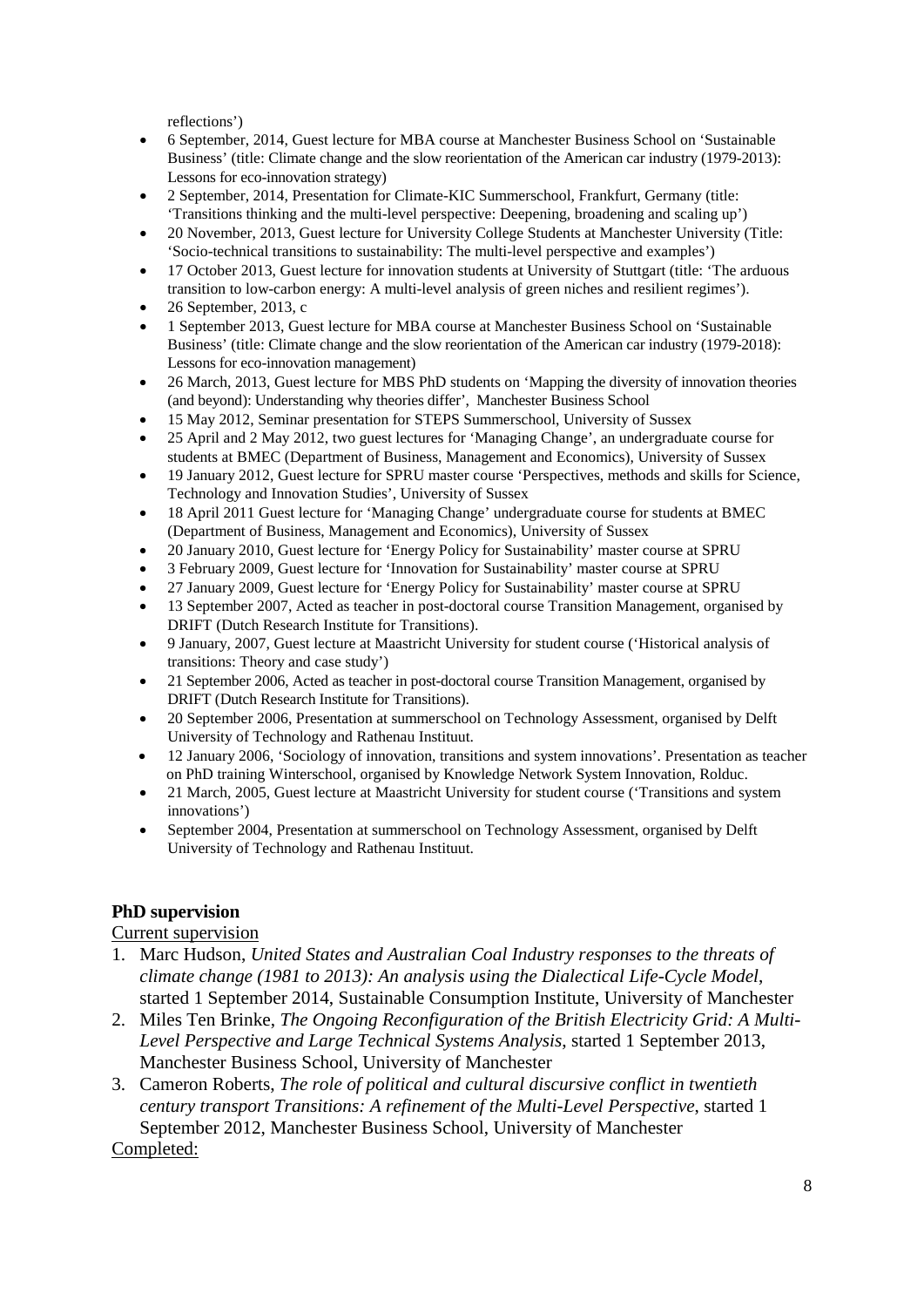- 4. Caetano Penna, *The co-evolution of societal issues, technologies and industry regimes: Three case studies of the American automobile industry*, SPRU, University of Sussex (completed on 6 June, 2014)
- 5. Bruno Turnheim, (Completed on 2 July 2012) *The destabilisation of existing regimes in socio-technical transitions: Theoretical explorations and in-depth case studies of the British coal industry (1913-2010)*, SPRU, University of Sussex
- 6. Bram Verhees, (completed on 27 February 2012), *Cultural legitimacy and innovation journeys: A new perspective applied to Dutch and British nuclear power*, Eindhoven University of Technology.
- 7. Rob Raven, (completed on 30 March 2005), *Strategic Niche Management for Biomass,* Eindhoven University of Technology (supervision role in last stage)

### **Supervision master student dissertation**

Gyto Pugh ('How has the financial crisis of 2008 affected General Motors' 'green' innovation strategies?'); May-September 2010

### **External PhD examiner**

1. Robin Gustafsson, Institute of Strategy, Helsinki University of Technology, Finland, 9 September 2009 ('Awareness, institutional entrepreneurship, and contradictions in emerging technological fields')

2. Clovis Zapata, Cardiff Business School, Cardiff University, 17 June 2009 ('Environmental regulation and firm strategy: The evolution of automobile environmental policy')

# **7. Administrative and organisational experience**

# **Administrative experience**

- Deputy Director of the Research Centre on Innovation and Energy Demand (funded by EPSRC/ESRC, £3.7 million, 2013-2017).
- Member of the Research Committee of the Sustainable Consumption Institute (since September 2012)
- Chairman of the international Sustainability Transitions Research Network (since June 2011) [\(http://www.transitionsnetwork.org/\)](http://www.transitionsnetwork.org/)
- Member of SPRU Leadership Team (January 2009-August 2012, responsible for Research Excellence Framework)
- Member of Scientific Board of the Sustainability Transitions Research Network (since July 2009)
- Member of ECIS managerial board (Eindhoven Centre for Innovation Studies), October 2007-October 2008
- Member of education committee in national PhD school WTMC (Science, Technology and Modern Culture), June 2000 – October 2003.
- Member of interview/appointment panels (4 Professors, 2 senior researchers, 2 research assistants)

# **Organizational experience**

- Co-organized an international expert workshop (30 participants) on Incumbent-Challenger Interactions in Energy Transitions (22-23, Sept. 2014, Stuttgart, Germany)
- Organization committee of fifth International Sustainability Transitions conference in Utrecht (29-31 August, 2014), 225 participants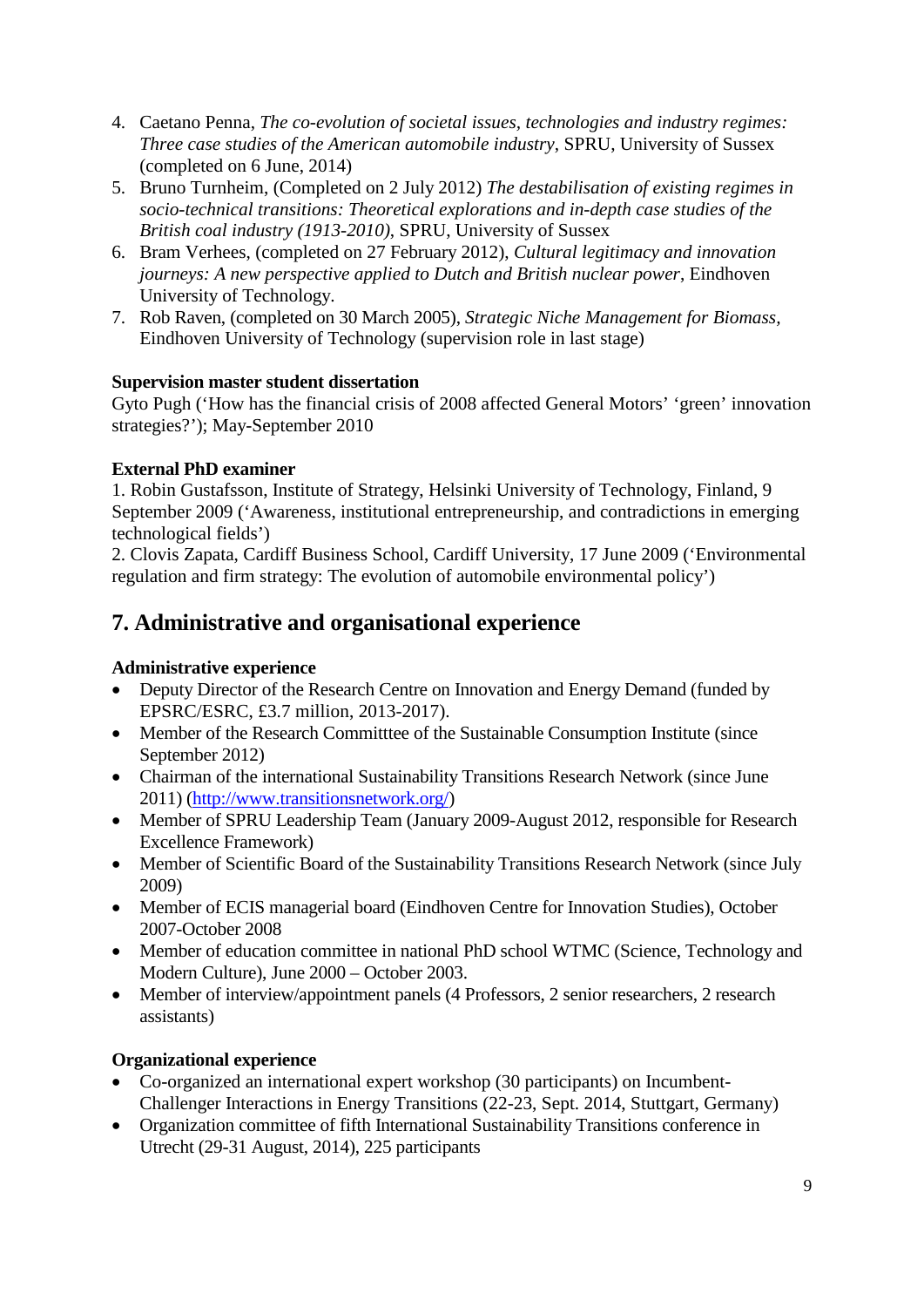- Organization committee of fourth International Sustainability Transitions conference in Zurich (19-21 June, 2013), 250 participants
- Organization committee of third International Sustainability Transitions conference in Copenhagen (29-31 August, 2013), 300 participants
- Co-organized the Sussex Energy Group Conference (100 people), 'Energy transitions in an interdependent world: what and where are the future social science research agendas?', 25-26 February, 2010, SPRU, University of Sussex
- Organized a masterclass for 20 PhD students (8-9 May, 2008) with Professor Elizabeth Shove (Lancaster University, UK).
- Organiser of weekly seminars at ECIS (Eindhoven Centre for Innovation Studies), 2004 2008
- Organized an international expert workshop (50 participants) on 'Technological discontinuities and transitions: Evolution theory and inter-disciplinary crossovers' (14-16 May 2008), Eindhoven Centre for Innovation Studies (ECIS), Eindhoven University.
- Organized an international expert workshop (40 participants) on 'Sustainable Innovation Journeys' (2-3 October 2006, Utrecht, Netherlands). Resulted in a special issue in Technology Analysis & Strategic Management.
- Organiser of deparment seminars, Twente University of Technology, July 1998 July 2000
- Organized an international workshop (40 participants) on system innovation (4-6 July 2002, Twente University, Netherlands); resulted in an edited book (Elzen, Geels, Green, 2004).

# **8. Publications and citations**

|                                | Web of Science (excluding books) | <b>Googe Scholar</b> |
|--------------------------------|----------------------------------|----------------------|
| Cumulative number of citations | 2084                             | 9498                 |
| h-index                        |                                  | 40                   |
| Average citations per article  | 65.1                             |                      |
| Most cited paper (2002)        | 475                              | 1469                 |

Citations per year (Web of Science):



# **Citation Distribution by year**

Citations per year (Google Scholar)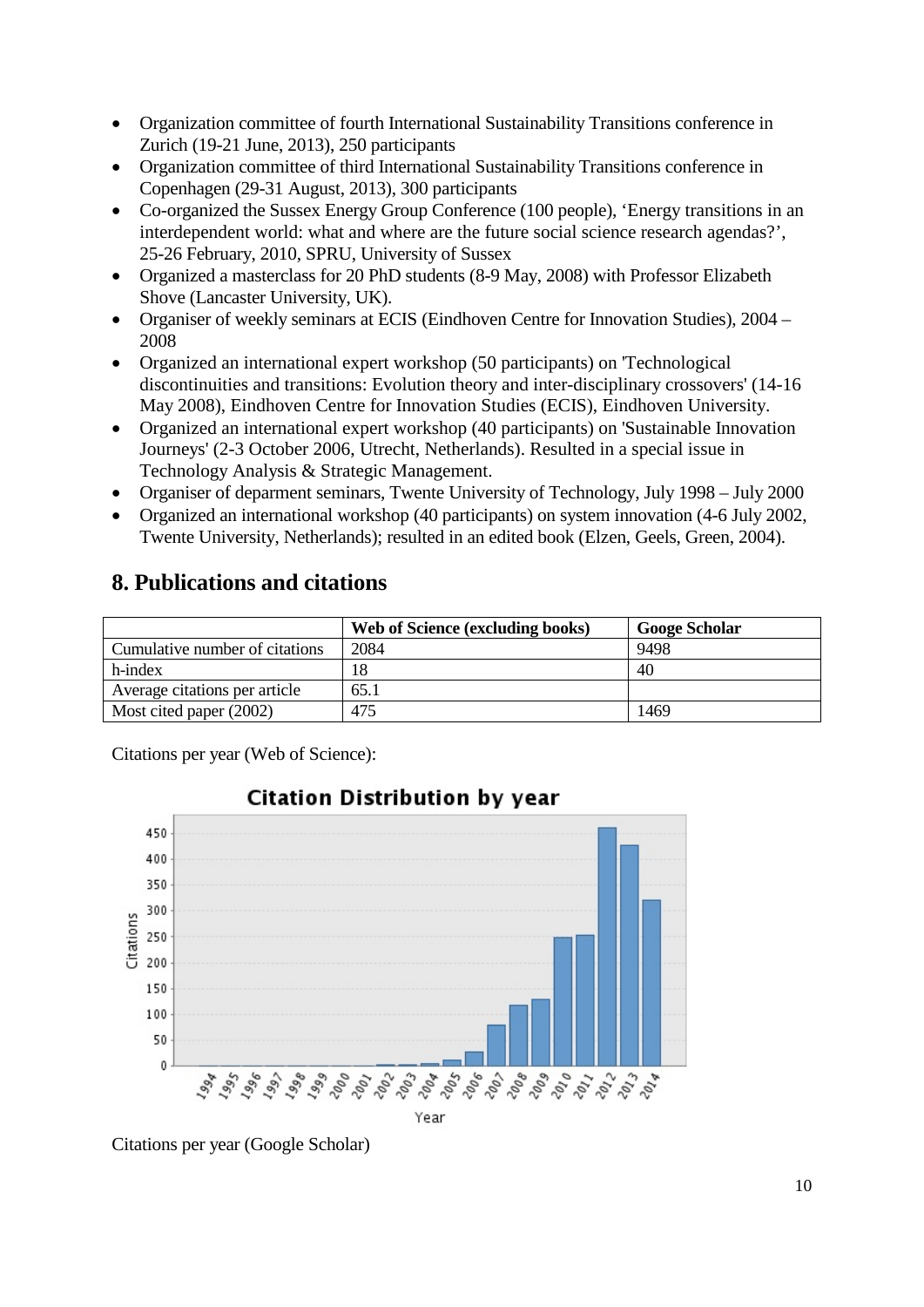

### *Articles in international journals* **[and number of citations in Web of Science]**

- 1. Geels, F.W., 2014, 'Regime resistance against low-carbon energy transitions: Introducing politics and power in the multi-level perspective', *Theory, Culture & Society*, 31(5), 21- 40 [GOLD OPEN ACCESS]
- 2. Geels, F.W., 2014 'Reconceptualising the co-evolution of firms-in-industries and their environments: Developing an inter-disciplinary Triple Embeddedness Framework', *Research Policy*, 43(2), 261-277
- 3. Turnheim, B. and Geels, F.W., 2013 'The destabilisation of existing regimes: Confronting a multi-dimensional framework with a case study of the British coal industry (1913- 1967)', *Research Policy*, 42(10), 1749-1767 [**1 citation**]
- 4. Geels, F.W., 2013, 'The impact of the financial-economic crisis on sustainability transitions: Financial investment, governance and public discourse', *Environmental Innovation and Societal Transitions*, 6, 67-95
- 5. Turnheim, B. and Geels, F.W., 2012, 'Regime destabilisation as the flipside of energy transitions: Lessons from the history of the British coal industry (1913-1997)', *Energy Policy*, 50, 35-49 [**7 citations**]
- 6. Geels, F.W., 2012, 'A socio-technical analysis of low-carbon transitions: Introducing the multi-level perspective into transport studies', *Journal of Transport Geography*, 24, 471- 482 [**18 citations**]
- 7. Penna, C.C.R. and Geels, F.W., 2012, 'Multi-dimensional struggles in the greening of industry: A dialectic issue lifecycle model and case study', *Technological Forecasting and Social Change*, 79(6), 999-1020 **[3 citations]**
- 8. Elzen, B., Geels, F.W., Leeuwis, C., and Van Mierlo, B., 2011, 'Normative contestation in transitions 'in the making': Animal welfare concerns and system innovation in pig husbandry (1970-2008)', *Research Policy*, 40(2), 263-275 [**13 citations**]
- 9. Berkers, E. and Geels, F.W., 2011, 'System innovation through stepwise reconfiguration: The case of technological transitions in Dutch greenhouse horticulture (1930-1980)', *Technology Analysis & Strategic Management*, 23(3), pp. 227-247 [**5 citations**]
- 10. Geels, F.W. and Verhees, B., 2011, 'Cultural legitimacy and framing struggles in innovation journeys: A cultural-performative perspective and a case study of Dutch nuclear energy (1945-1986)', *Technological Forecasting and Social Change*, 78(6), 910- 930 [**11 citations**]
- 11. Geels, F.W., 2011, 'The multi-level perspective on sustainability transitions: Responses to seven criticisms', *Environmental Innovation and Societal Transitions*, 1(1), 24-40
- 12. Raven, R.P.J.M. and Geels, F.W., 2010, 'Socio-cognitive evolution in niche development: Comparative analysis of biogas development in Denmark and the Netherlands (1973- 2004)', *Technovation*, 30(2), 87-99 [**23 citations**]
- 13. Geels, F.W., 2010, 'Ontologies, socio-technical transitions (to sustainability), and the multi-level perspective', *Research Policy*, 39(4), 495-510 [**70 citations**]
- 14. Verbong, G.P.J. and Geels, F.W., 2010, 'Exploring sustainability transitions in the electricity sector with socio-technical pathways', *Technological Forecasting and Social Change*, 77(8), 1214-1221 [**28 citations]**
- 15. Geels, F.W., 2009, 'Foundational ontologies and multi-paradigm analysis, applied to the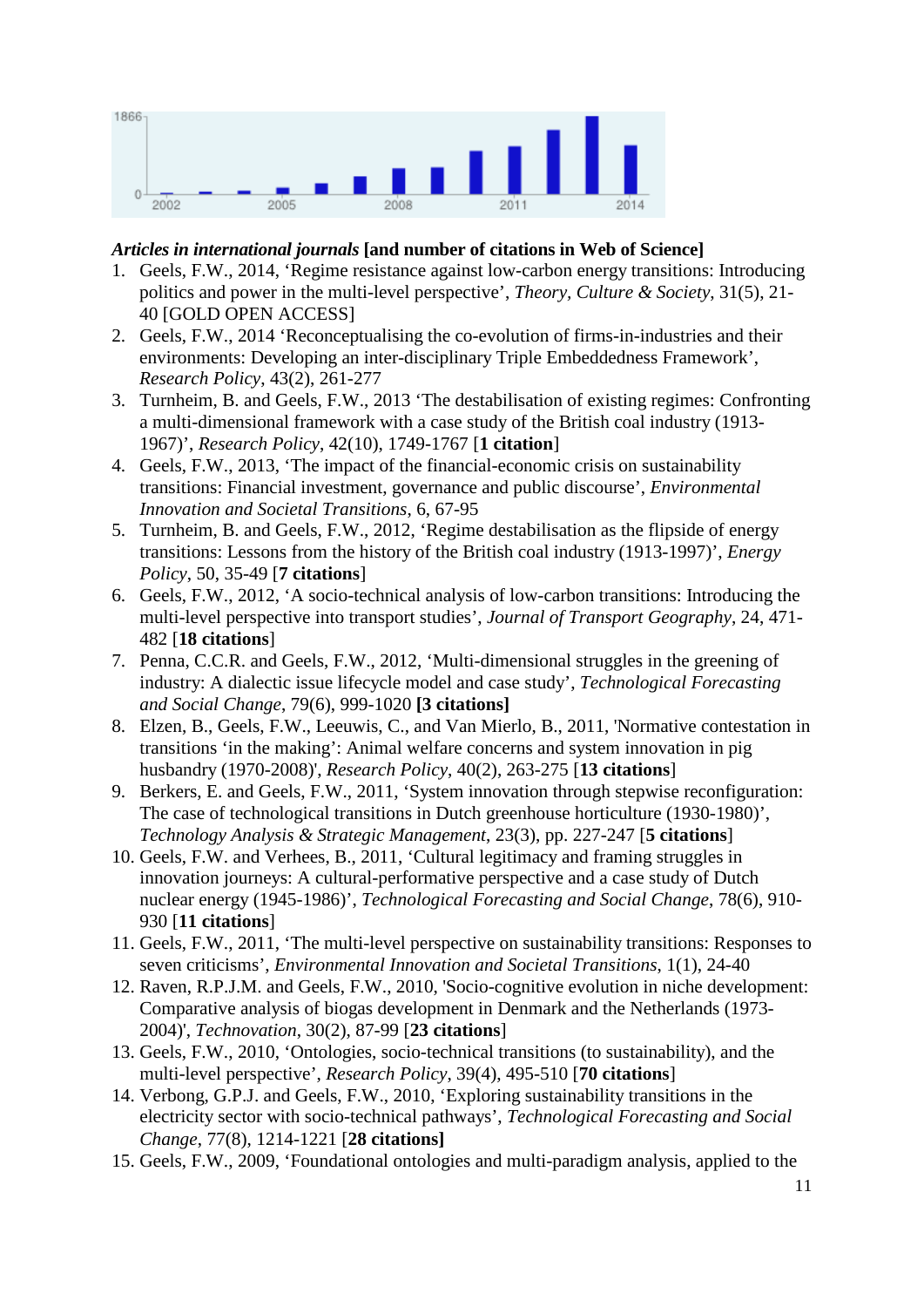socio-technical transition from mixed farming to intensive pig husbandry (1930-1980)', *Technology Analysis & Strategic Management*, 21(7), 805-832 [**5 citations**]

- 16. Geels, F.W., Hekkert, M. and Jacobsson, S., 2008, 'The dynamics of sustainable innovation journeys: Editorial', *Technology Analysis & Strategic Management*, 20(5), 521-536 [**35 citations**]
- 17. Schot, J.W. and Geels, F.W., 2008, 'Strategic niche management and sustainable innovation journeys: Theory, findings, research agenda and policy', *Technology Analysis & Strategic Management*, 20(5), 537-554 [**115 citations**]
- 18. Verbong, G.P.J., Geels, F.W and Raven, R.P.J.M., 2008, 'Multi-niche analysis of dynamics and policies in Dutch renewable energy innovation journeys (1970-2006): Hype-cycles, closed networks and technology-focused learning', *Technology Analysis & Strategic Management*, 20(5), 555-573 [**36 citations**]
- 19. Verbong, G.P.J. and Geels, F.W., 2007, 'The ongoing energy transition: Lessons from a socio-technical, multi-level analysis of the Dutch electricity system (1960-2004)', *Energy Policy*, 35(2), 1025-1037 [**104 citations**]
- 20. Geels, F.W. and Raven, R.P.J.M., 2007, 'Socio-cognitive evolution and co-evolution in competing technical trajectories: Biogas development in Denmark (1970-2002)', *International Journal of Sustainable Development & World Ecology*, 14(1), 63-77 [**10 citations**]
- 21. Geels, F.W., Pieters, T. and Snelders, S., 2007, 'Cultural enthusiasm, resistance and the societal embedding of new technologies: Psychotropic drugs in the  $20<sup>th</sup>$  century', *Technology Analysis & Strategic Management*, 19(2), 145-165 [**10 citations**]
- 22. Geels, F.W. and Schot, J.W., 2007, 'Typology of sociotechnical transition pathways', *Research Policy*, 36(3), 399-417 [**318 citations**]
- 23. Geels, F.W., 2007, 'Analysing the breakthrough of rock 'n' roll (1930-1970): Multiregime interaction and reconfiguration in the multi-level perspective, *Technological Forecasting and Social Change*, 74(8), 1411-1431 [**19 citations**]
- 24. Geels, F.W. and Schot, J.W., 2007, 'Comment on 'Techno therapy or nurtured niches?' by Hommels et al. [Res. Policy 36(7) (2007)]', *Research Policy*, 36(7), 1100-1101 [**4 citation**]
- 25. Schot, J.W. and Geels, F.W., 2007, 'Niches in evolutionary theories of technical change: A critical survey of the literature', *Journal of Evolutionary Economics*, 17(5), 605-622 [**48 citations**]
- 26. Geels, F.W. and Kemp, R., 2007, 'Dynamics in socio-technical systems: Typology of change processes and contrasting case studies', *Technology in Society*, 29(4), 441-455
- 27. Geels, F.W., 2007, 'Transformations of large technical systems: A multi-level analysis of the Dutch highway system (1950-2000) ', *Science Technology & Human Values*, 32(2), 123-149 [**11 citations**]
- 28. Geels, F.W., 2007, 'Feelings of discontent and the promise of middle range theory for STS: Examples from technology dynamics', *Science, Technology & Human Values*, 32(6), 627-651 [**12 citations**]
- 29. Geels, F.W. and Deuten, J.J., 2006, 'Local and global dynamics in technological development: A socio-cognitive perspective on knowledge flows and lessons from reinforced concrete', *Science and Public Policy*, 33(4), 265-275 [**5 citations**]
- 30. Geels, F.W. and R.P.J.M. Raven, 2006, 'Non-linearity and expectations in nichedevelopment trajectories: Ups and downs in Dutch biogas development (1973-2003)', *Technology Analysis & Strategic Management*, 18(3/4), 375-392 [**80 citations**]
- 31. Geels, F.W., 2006, 'Co-evolutionary and multi-level dynamics in transitions: The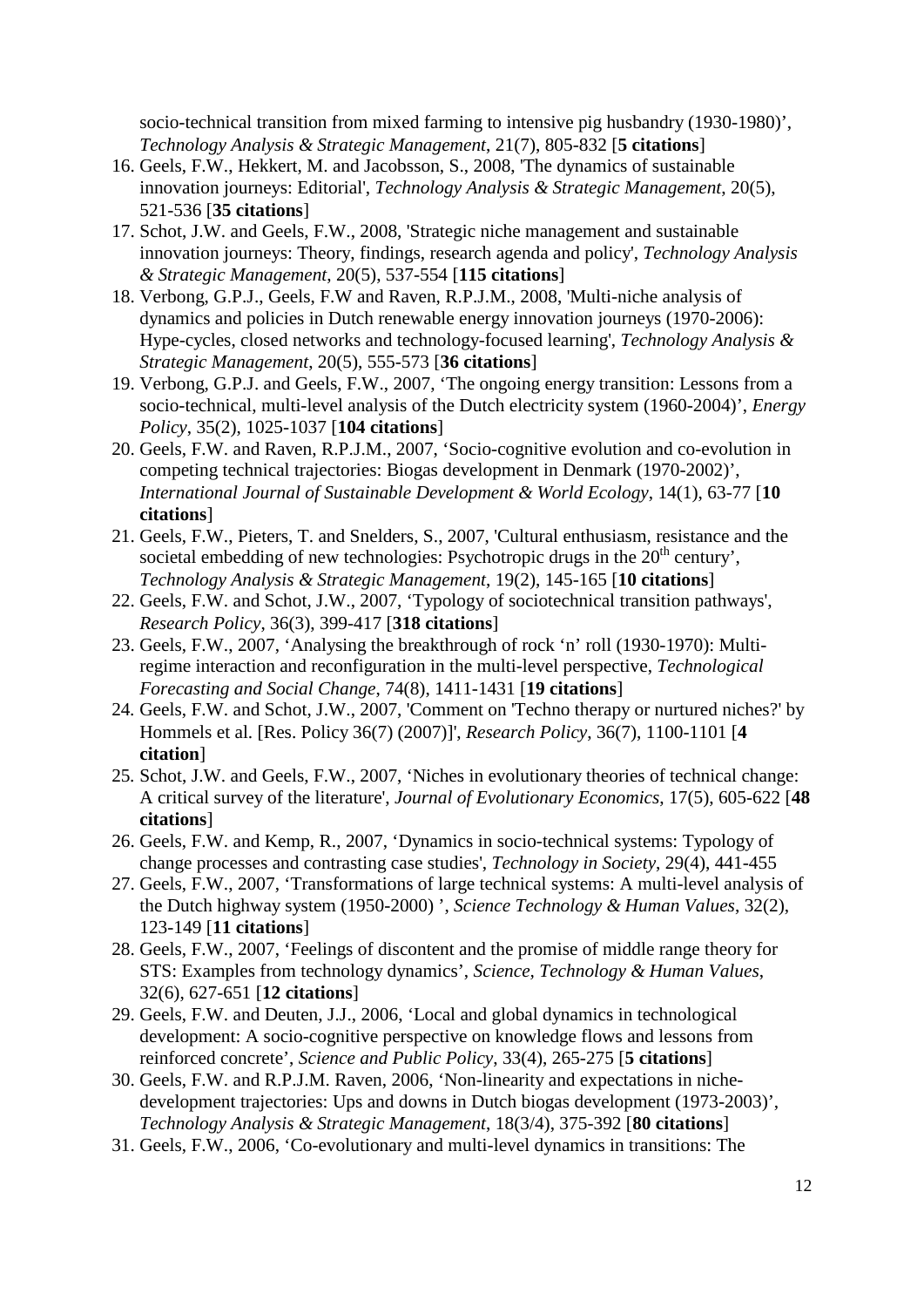transformation of aviation systems and the shift from propeller to turbojet (1930-1970)', *Technovation*, 26(9), 999-1016 [**41 citations**]

- 32. Geels, F.W., 2006, 'The hygienic transition from cesspools to sewer systems (1840-1930): The dynamics of regime transformation', *Research Policy*, 35(7), 1069-1082 [**50 citations**]
- 33. Geels, F.W., 2006, 'Major system change through stepwise reconfiguration: A multilevel analysis of the transformation of American factory production (1850-1930), *Technology in Society*, 28(4), 445-476 [**3 citations**]
- 34. Geels, F.W., 2005, 'Processes and patterns in transitions and system innovations: Refining the co-evolutionary multi-level perspective', *Technological Forecasting and Social Change,* 72(6), 681-696 [**79 citations**]
- 35. Geels, F.W., 2005, 'Co-evolution of technology and society: The transition in water supply and personal hygiene in the Netherlands (1850–1930)—a case study in multi-level perspective', *Technology in Society*, 27(3), 363-397 [**31 citations**]
- 36. Geels, F.W., 2005, 'The dynamics of transitions in socio-technical systems: A multi-level analysis of the transition pathway from horse-drawn carriages to automobiles (1860- 1930), ' *Technology Analysis & Strategic Management*, 17(4), 445-476 [**78 citations**]
- 37. Geels, F.W., 2004, 'From sectoral systems of innovation to socio-technical systems: Insights about dynamics and change from sociology and institutional theory', *Research Policy*, 33(6/7), 897-920 [**316 citations**]
- 38. Hofman, P.S., Elzen, B.E and Geels, F.W., 2004, 'Sociotechnical scenarios as a new policy tool to explore system innovations: Co-evolution of technology and society in the electricity domain', *Innovation: Management, Policy & Practice*, 6(2), 344-360
- 39. Geels, F.W., 2002, 'Technological transitions as evolutionary reconfiguration processes: A multi-level perspective and a case-study', *Research Policy*, 31(8/9), 1257-1274 [**475 citations**]
- 40. Geels, F.W. and Smit, W.A., 2000, 'Failed technology futures: Pitfalls and lessons from a historical survey', *Futures*, 32(9/10), 867-885 [**51 citations**]

#### *Accepted and forthcoming*

- 41. Mylan, J., Geels, F.W., McMeekin, A., Gee, S., and Foster, C., 2014, 'Eco-innovation and retailers in UK milk, beef and bread chains: Enriching environmental supply chain management with insights from innovation studies', *Journal of Cleaner Production*, Accepted and forthcoming
- 42. Geels, F.W. and Penna, C.C.R., 2014, 'Societal problems and industry reorientation: Elaborating the Dialectic Issue LifeCycle (DILC) model and a case study of car safety in the USA (1900-1995)', *Research Policy*, Accepted and forthcoming
- 43. Penna, C.C.R. and Geels, F.W., 2014, 'Climate change and the slow reorientation of the American car industry (1979-2018): An application and extension of the Dialectic Issue LifeCycle (DILC) model', *Research Policy*, Accepted and forthcoming

#### *Under review*

- 44. Geels, F.W., McMeekin, A., Mylan, J., Southerton, D., 2014, A critical appraisal of Sustainable Consumption and Production research: The reformist, revolutionary and reconfiguration positions, *Global Environmental Change*, submitted 4 August, 2014
- 45. Geels, F.W., Fuchs, G., Kern, F., Kungl, G., Hinderer, N., Neukirch, M., and Wassermann, S., 2014, Unleashing new entrants versus working with incumbents: A comparative multi-level analysis of the German and UK low-carbon electricity transitions (1990-2013), *Research Policy*, in preparation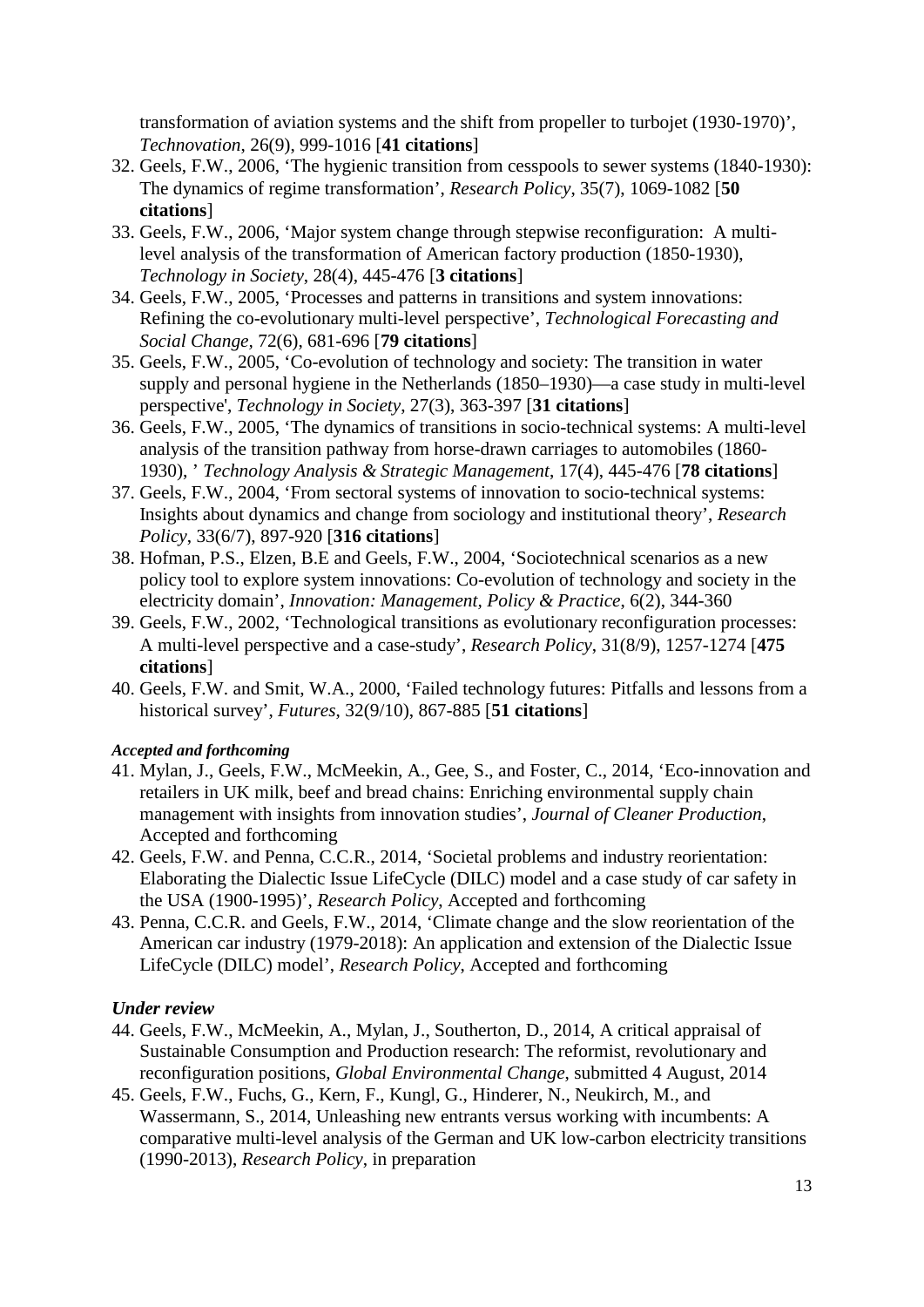#### *Articles in Dutch journals (peer-reviewed)*

- 1. Kemp, R., Geels, F.W., and Verbong, G.P.J., 2005, 'Innovatie en duurzaamheidstransities', *Economische en Statistische Berichten*, 90(4461), 14-15
- 2. Geels, F.W., 2004, 'Een lange termijn analyse van het Nederlandse rijkswegenbeleid (1950-2000): Belemmeringen en mogelijkheden voor toekomstige systeeminnovaties', *Tijdschrift Vervoerswetenschap*, 40(3), 2-9
- 3. Harry Lintsen, Nil Disco en Frank Geels, 2004, 'Hoe innovatief is de Rijkswaterstaat: Een lange termijn analyse van de wegen, rivieren en kustverdediging', *Tijdschrift voor de waterstaatsgeschiedenis*, 13(1), 13-28

#### *Books and special issue editorship*

- 1. Geels, F.W., Kemp, R., Dudley, G. and Lyons, G. (eds.), 2012, *Automobility in Transition? A Socio-Technical Analysis of Sustainable Transport*, New York: Routledge (ISBN 978-0-415-88505-8)
- 2. Geels, F.W., Hekkert, M. and Jacobsson, S. (eds.), 2011, *The Dynamics of Sustainable Innovation Journeys*, Routledge (ISBN 978-0-415-61866-3)
- 3. Grin, J., Rotmans, J., Schot, J., Geels, F.W. and Loorbach, D., 2010, *Transitions to Sustainable Development: New Directions in the Study of Long Term Transformative Change*, New York: Routledge (ISBN 978-0-415-87675-9) [**54 citations**]
- 4. Geels, F.W., Hekkert, M. and Jacobsson, S., 2008, edited a special issue on 'Sustainable Innovation Journeys' for *Technology Analysis & Strategic Management* (September-2008)
- 5. Geels, F.W., 2005, *Technological Transitions and System Innovations: A Co-evolutionary and Socio-Technical Analysis*, Cheltenham: Edward Elgar [**175 citations**]
- 6. Elzen, B., Geels, F.W., and Green, K. (eds.), 2004, *System Innovation and the Transition to Sustainability: Theory, Evidence and Policy*, Cheltenham: Edward Elgar [**131 citations**]

### *Book chapters (English and Dutch)*

- 1. Geels, F.W., 2014, 'The arduous transition to low-carbon energy: A multi-level analysis of renewable electricity niches and resilient regimes', in: Fagerberg, J., Laestadius, S., and Martin, B. (Eds.), *The Triple Challenge: Europe in a New Age*, forthcoming
- 2. Geels, F.W., 2014, The chemical industry in transition? The multi-level perspective as an approach for understanding transformative change processes, Mohr, R. and Uttikal, H. (eds.), *Future Chemistry. Glimpses into the World of Tomorrow*, p. 236-240
- 3. Kemp, R., Geels, F.W. and Dudley, G., 2012, 'Introduction: Sustainability transitions in the automobility regime and the need for a new perspective', in: Geels, F.W., Kemp, R., Dudley, G. and Lyons, G. (eds.), 2012, *Automobility in Transition? A Socio-Technical Analysis of Sustainable Transport*, Routledge, pp. 3-28
- 4. Geels, F.W. and Kemp, R., 2012, 'The multi-level perspective as a new perspective for studying socio-technical transitions', in: Geels, F.W., Kemp, R., Dudley, G. and Lyons, G. (eds.), 2012, *Automobility in Transition? A Socio-Technical Analysis of Sustainable Transport*, Routledge, pp. 49-79
- 5. Geels, F.W. and Kemp, R., 2012, 'Findings, conclusions and assessments of sustainability transitions in transport', in: Geels, F.W., Kemp, R., Dudley, G. and Lyons, G. (eds.), 2012, *Automobility in Transition? A Socio-Technical Analysis of Sustainable Transport*, Routledge, pp. 335-373
- 6. Verbong, G.P.J. and Geels, F.W., 2012, 'Future electricity systems: Visions, scenarios and transition pathways', in: Verbong, G.P.J. and Loorbach, D. (eds.), *Governing the Energy Transition: Reality, Illusion or Necessity?*, Routledge, pp. 203-219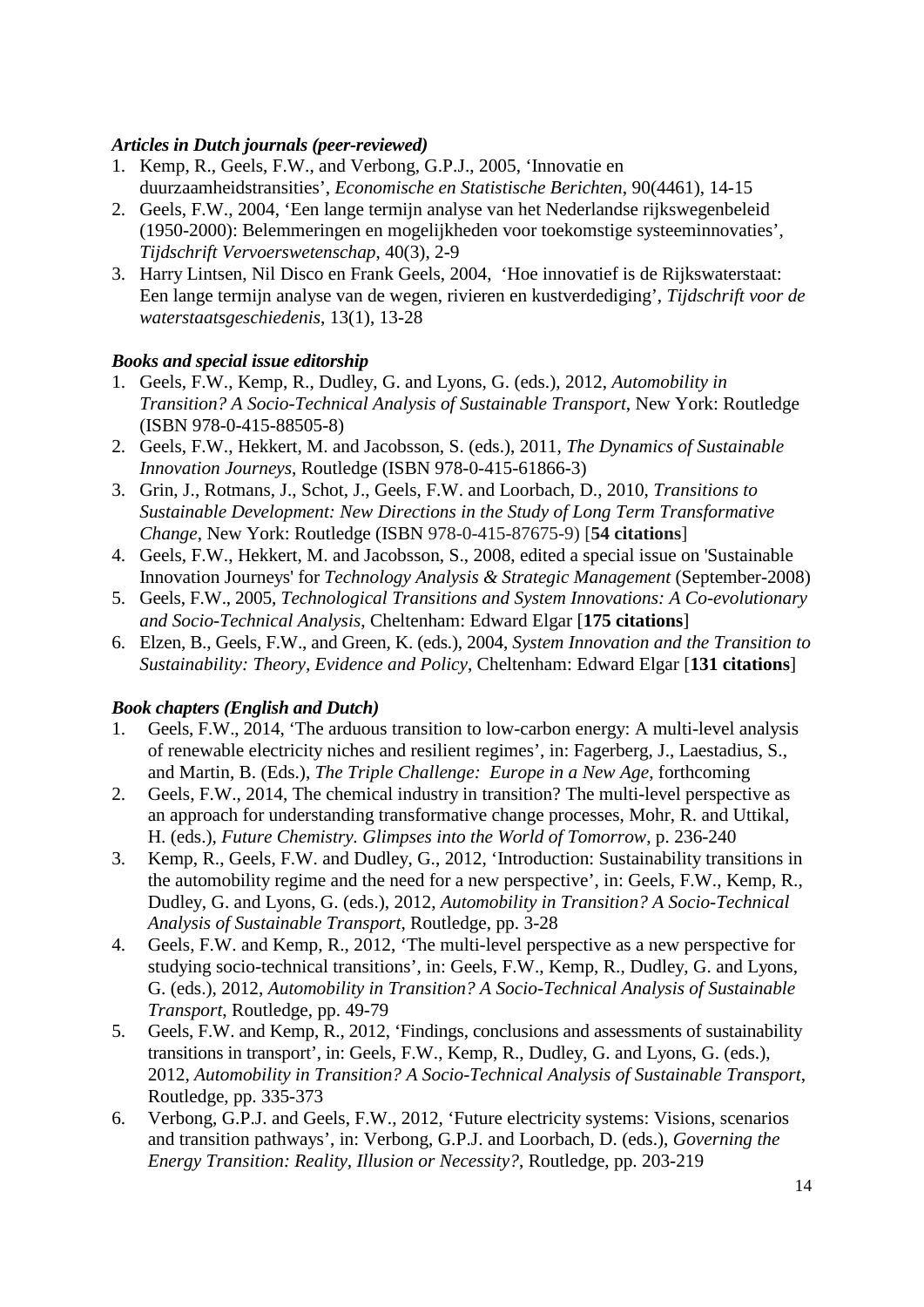- 7. Geels, F.W., 2011, 'The role of the cities in technological transitions: Analytical clarifications and historical examples', in: Bulkeley, H., Broto, V.C., Hodson, M. and Marvin, S. (eds.), *Cities and Low Carbon Transitions*, Routledge: New York, pp. 13-28
- 8. Geels, F.W. and Schot, J.W., 2010, 'The dynamics of transitions: A socio-technical perspective' in: Grin, J., Rotmans, J., Schot, J., Geels, F.W. and Loorbach, D., 2010, *Transitions to Sustainable Development: New Directions in the Study of Long Term Transformative Change*, Routledge, pp. 9-87
- 9. Geels, F.W. and Schot, J.W., 2010, 'Theoretical backgrounds: Science and technology studies, evolutionary economics and sociology', in: Grin, J., Rotmans, J., Schot, J., Geels, F.W. and Loorbach, D., 2010, *Transitions to Sustainable Development: New Directions in the Study of Long Term Transformative Change*, Routledge, pp. 29-53
- 10. Geels, F.W. and Schot, J.W., 2010, 'Reflections: Process theory, causality and narrative explanation', chapter 1.6 in: Grin, J., Rotmans, J., Schot, J., Geels, F.W. and Loorbach, D., 2010, *Transitions to Sustainable Development: New Directions in the Study of Long Term Transformative Change*, Routledge, pp.93-101
- 11. Verbong, G.P.J. and Geels, F.W., 2008, 'Barriers and options for future energy transitions: Lessons from a historical analysis of the Dutch electricity system', in: Van den Bergh, J.C.J.M. and F.R. Bruinsma (eds), *Managing the Transition to Renewable Energy: Theory and Practice from Local, Regional and Macro Perspectives,* Cheltenham: Edward Elgar, pp. 177-215
- 12. Geels, F.W., 2006, 'Multi-level perspective on system innovation: Relevance for Industrial Transformation', Olsthoorn X. and Wieczorek, A.J. (eds.), *Understanding Industrial Transformation: Views from Different Disciplines*, Springer, Dordrecht, the Netherlands, pp. 163-186
- 13. Geels, F.W. and Kemp, R., 2006, 'Transitions, transformations and reproduction: Dynamics of socio-technical systems', M. McKelvey and M. Holmén (eds.), *Flexibility and Stability in EconomicTransformation*, New York: Oxford University Press, pp. 227- 256
- 14. Geels, F.W., Elzen, B. And Green, K., 2004, 'General introduction: System innovation and transitions to sustainability', in: Geels, F.W., Elzen, B. And Green, K. (eds.), *System innovation and the transition to sustainability: Theory, Evidence and Policy,* Cheltenham: Edward Elgar, pp. 1-16
- 15. Geels, F.W., 2004, 'Understanding system innovations: A critical literature review and a conceptual synthesis', in: Elzen *et al*. (eds), *System Innovation and the Transition to Sustainability: Theory, Evidence and Policy*, Cheltenham: Edward Elgar, pp. 19-47
- 16. Elzen, B., Geels, F.W., Hofman, P. and Green, K., 2004, 'Sociotechnical scenarios as a tool for transition policy: An example from the traffic and transport domain', in: Elzen *et al*. (eds), *System Innovation and the Transition to Sustainability: Theory, Evidence and Policy*, Cheltenham: Edward Elgar, pp. 251-281
- 17. Geels, Frank, en René Kemp, 2004, 'Technologische transities en duurzaamheid', in: Herman Vollebergh, Willem van Groenendaal, Marjan Hofkes, en René Kemp (red.) *Milieubeleid en Technologische Ontwikkeling in de Nederlandse Economie*, Sdu Uitgevers BV, Den Haag, pp. 17-44
- 18. Elzen, B.E., Geels, F.W., Hofman, P.S., 2004, 'Sociotechnische Scenario's als hulpmiddel voor Transitiebeleid: Een illustratie voor het domein van personenmobiliteit', in: Herman Vollebergh, Willem van Groenendaal, Marjan Hofkes, en René Kemp (red.) *Milieubeleid en Technologische Ontwikkeling in de Nederlandse Economie*, Sdu Uitgevers BV, Den Haag, pp. 169-193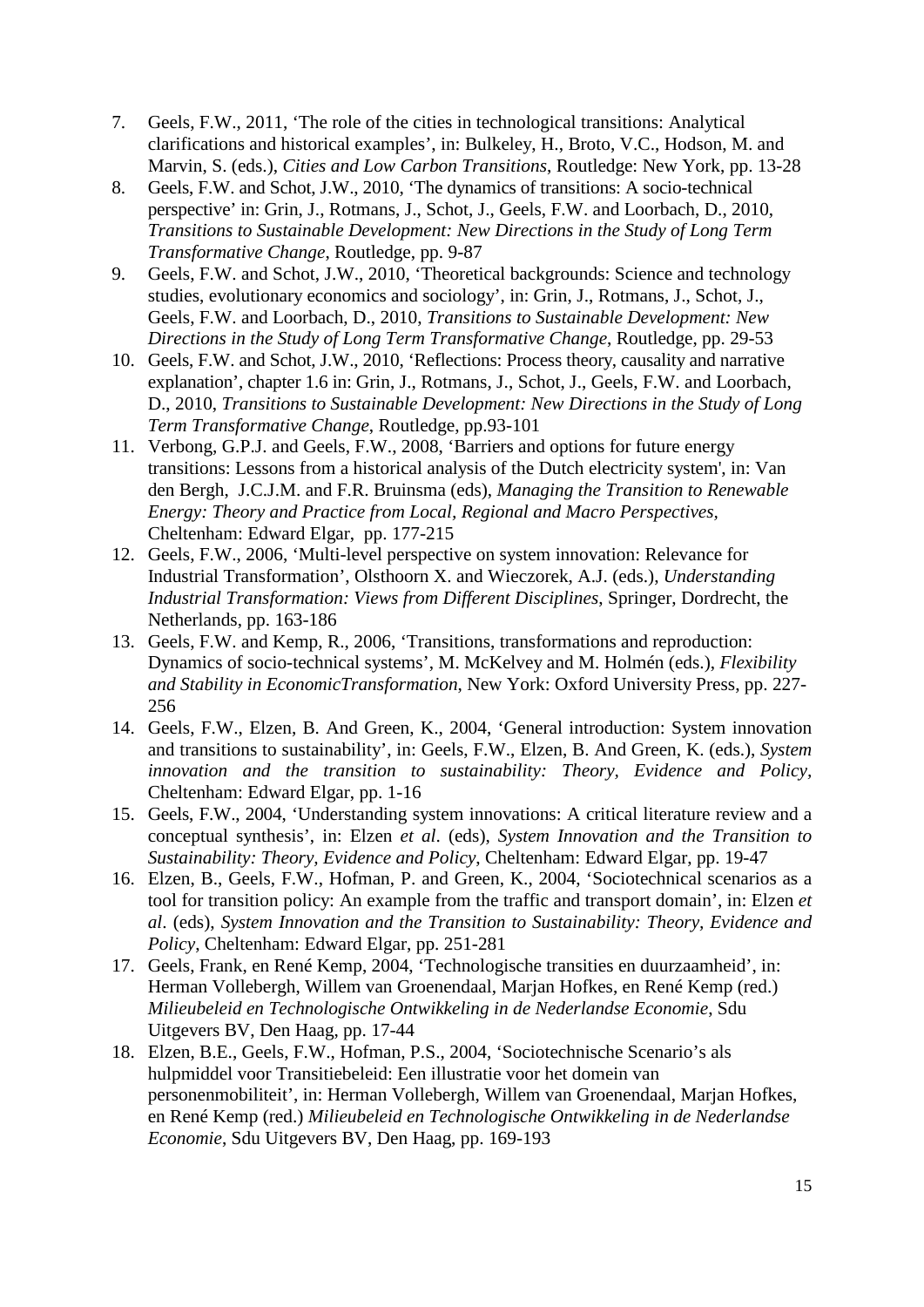- 19. Geels, F.W., 2002, 'Towards sociotechnical scenarios and reflexive anticipation: Using patterns and regularities in technology dynamics', Sørensen, K.H. and Williams, R. (editors), *Shaping Technology, Guiding Policy: Concepts, Spaces and Tools*, Cheltenham, UK, Northhampton, MA, USA: Edward Elgar, pp. 359-385
- 20. Geels, F.W. and Smit, W.A., 2000, 'Potholes in the road to the future: Lessons and pitfalls from failed technology futures', in: Brown, N, Rappert, B. and. Webster, A. (eds.), *Contested Futures*: *A Sociology of Prospective Techno-science*, Ashgate Publishing Company: Burlington, Singapore, Sydney, pp. 129-155

#### **Non-refereed reports and professional publications**

- Geels, F.W., 2013, *System innovation: Concepts, Dynamics and Governance*, Report for the OECD, TIP-unit (Innovation and Technology Policy), Paris, OECD
- Scrase I., Stirling A., Geels, F.W., Smith A. and Van Zwanenberg P., (2009), *Transformative Innovation: A report to the Department for Environment, Food and Rural Affairs*, SPRU – Science and Technology Policy Research, University of Sussex.
- Geels, F., Monaghan, A., Eames, M., and Steward, F., 2008, *The Feasibility of Systems Thinking in Sustainable Production and Consumption Policy: A Report to the Department for Environment, Food and Rural Affairs*, Brunel University, Defra, London.
- Geels, F.W., Schot, J. and Verbong, G., 2006, 'A multi-level analysis of historical transitions in agriculture and food', Working Papers series 2 'The organisation of innovation and transition', *Transforum, Agro & Groen*, pp. 126-155
- Geels, F.W., 2004, *Analysing the seams in seamful webs: Review and evaluation of WTMC-research in (international) STS context*, Invited expert essay for the Dutch research school WTMC
- Geels, F.W., 2003, *Het innovatief vermogen van Rijkswaterstaat in rijkswegenbouw en transport-sector (1945-2000)*, Achtergrondrapport voor RWS-project 'Het innovatief vermogen van Rijkswaterstaat'
- Geels, F.W., Disco, N. en Lintsen, H., 2003, *Een historische analyse van het innovatief vermogen van Rijkswaterstaat (1930-2000)*, Rapport in opdracht van Rijkswaterstaat, Eindhoven: Stichting Historie der Techniek
- Lintsen, H., Disco, N. en Geels, F.W., 2003, 'Hoe innovatief is de Rijkswaterstaat', Essay voor en in opdracht van topmanagement van Rijkswaterstaat
- Boelie Elzen, Frank Geels en Peter Hofman, 2002, *Sociotechnical Scenarios (STSc): A new Methodology to Explore Technological Transitions*, Final Report for PRET project to NWO, Centre for Studies of Science, Technology and Society, University of Twente: Enschede, March 2002
- Ellen Moors en Frank Geels, 2001, *Dynamics of Sociotechnical Change in Transport & Mobility: Opportunities for Governance*, Report no. 410 200 071, Deliverable 3 in the MATRIC programme (Management of Technology Responses to the Climate Change Challenge), in kader van Nationaal Onderzoek Programma (NOP) naar Global Air Pollution and Climate Change, 219 blz.
- Rene Kemp en Frank Geels, 2001, 'Transities vanuit sociotechnisch perspectief'*, Nieuwsbrief Milieu en Economie*, (NWO), Jaargang 15, nr. 1, blz. 10-11
- Geels, F.W. en Kemp, R., 2000, *Transities vanuit sociotechnisch perspectief*, Achtergrondrapport voor het NMP-4
- Rotmans, J., Kemp, R., Van Asselt, M., Geels, F., Verbong, G. en Molendijk, K., 2000, *Transities & transitiemanagement: De casus van een emissiearme energievoorziening*, Rapport voor het Vierde Nationaal Milieubeleids Plan, NMP4-reeks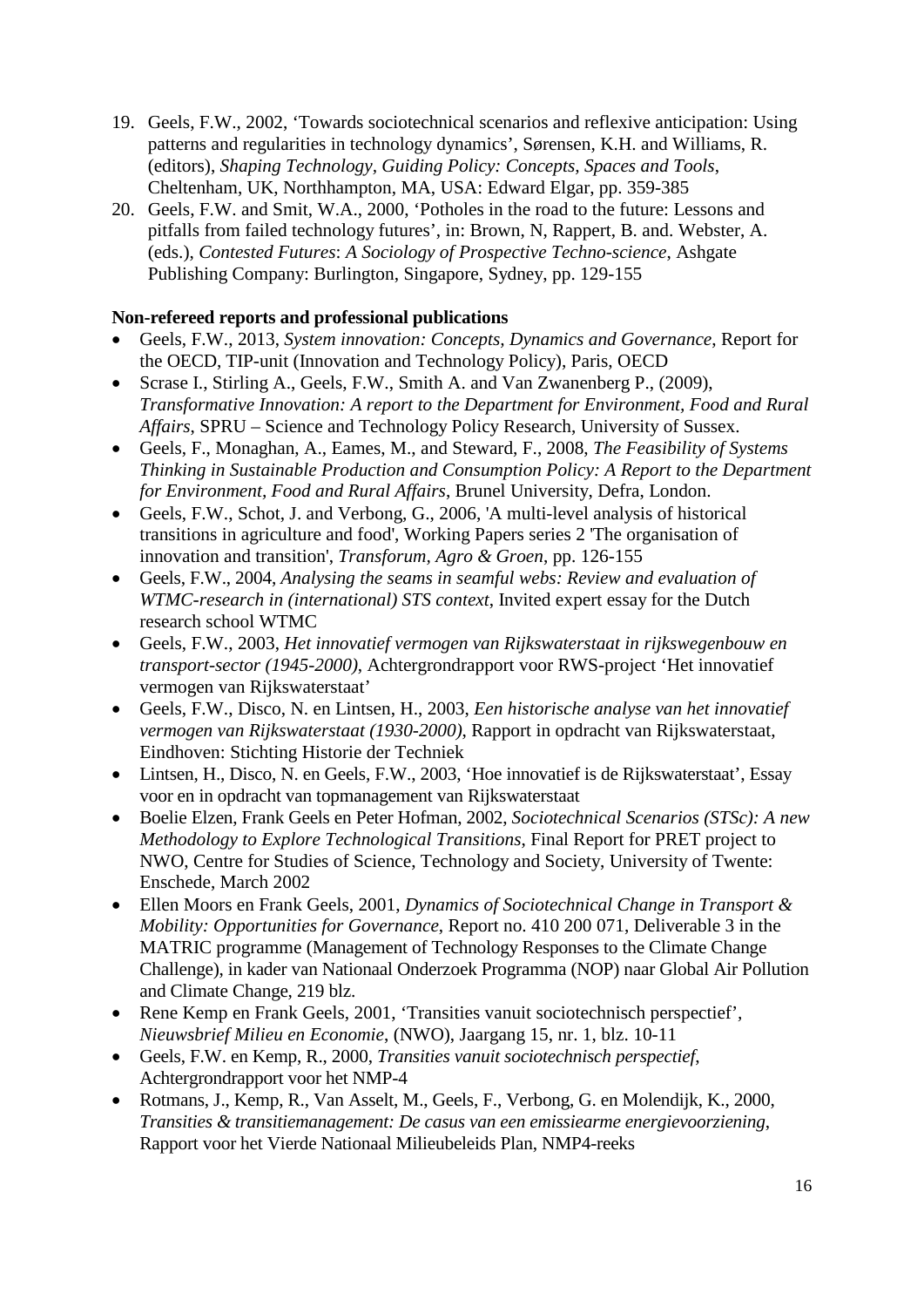- Geels, F.W., 1999, 'Technological transitions and socio-technical scenarios', in: Dolfsma, W., Geels, F., Kemp, R., Moors, E. and Rip, A., 1999, *Management of technology responses to the climate change challenge: Theoretical elaboration of the co-evolutionary 'technology-in-society' Perspective*, Deliverable 1 for the Dutch National Research Programme on Global Air Pollution and Climate Change, Chapter 5, pp. 105-130
- Elzen, B., Geels, F.W., Hoogma, R., Schot, J.W. and Te Velde, R., 1998, *Strategieën voor innovatie: Experimenten met elektrische voertuigen als opstap naar marktontwikkeling*, Rapport voor N.V. Samenwerkende Elektriciteitsproductiebedrijven (Sep), Eindrapport van deelproject 3 van het project 'Verkeer en Vervoer in de 21<sup>e</sup> eeuw', 208 p.
- Geels, F.W., 1997, *Met de blik vooruit: Op weg naar socio-technische scenario's*, Intern rapport in kader van samenwerking tussen de vakgroep FWT en vakgroep SW, 95 p.
- Geels, F.W., Smit, W.A. (1997). *Toekomstbeelden in het Verleden: De Invloed van de Informatiemaatschappij op Verkeer en Vervoer*. Achtergrondrapport. Rapport voor de Adviesdienst Verkeer en Vervoer, Ministerie van Verkeer en Waterstaat, 161p. Ook op CD-ROM *De invloed van de Informatiemaatschappij op Verkeer en Vervoer. 3-54379-090013.*
- Geels, F.W. & Smit, W.A. (1997). *Toekomstbeelden in het Verleden: De Invloed van de Informatiemaatschappij op Verkeer en Vervoer*. Hoofdrapport. Rapport voor de Adviesdienst Verkeer en Vervoer, Ministerie van Verkeer en Waterstaat, 54p. Ook op CD-ROM *De invloed van de Informatiemaatschappij op Verkeer en Vervoer. 3-54379-090013.*
- Geels, F.W., Asselt, M.B.A. van, and Rotmans, J., 1995, *Sulphate aerosols and the climate debate: an uncertainty assessment*, Globo working paper nr. 4, Rijksinstituut voor de Volksgezondheid en MilieuhygiNne (RIVM)

# **9. Keynote lectures and conference/seminar presentations**

#### **Key note lectures**

- 1. Keynote lecture at international workshop on 'Innovation & Sustainability', 22 August, 2014, organised by Universidade Positivo, Curitiba, **Brazil** (title: Socio-technical transitions to sustainability: The multi-level perspective and policy implications')
- 2. Keynote lecture at an international conference on 'National Economy: Challenges and Ambitions', 22-24 April, 2014, organized by King Abdulaziz University, Jeddah, **Saudi Arabia** (title: 'The arduous transition to low-carbon energy: A multi-level analysis of renewable electricity niches and resilient regimes')
- 3. Keynote lecture at an international conference on 'Energy Systems in Transition: Interand Transdisciplinary Contributions', organized by the Helmholtz Alliance ENERGY-TRANS, 9-11 October 2013, Karlsruhe, **Germany** (title: 'The arduous transition to lowcarbon energy: A multi-level analysis of renewable electricity niches and resilient regimes')
- 4. Keynote lecture at WWWforEurope conference on socio-ecological transitions, 18-19 September 2013, Vienna, **Austria** (title: 'Socio-technical transitions and implications for a new growth path for Europe')
- 5. Keynote lecture at international conference on 'Innovation and Research Policies for a Sustainable Transition', 28-31 August 2013, Belfort, **France**, organized by Research Network on Innovation (title: 'Socio-technical transitions to sustainability: The multilevel perspective and policy implications')
- 6. Keynote lecture at the ISDRC-19 conference (International Sustainable Development Research Society) on 'Just Transitions', 1-3 July, 2013, Cape Town, **South Africa**, ('Sustainable development through socio-technical transitions and system innovation')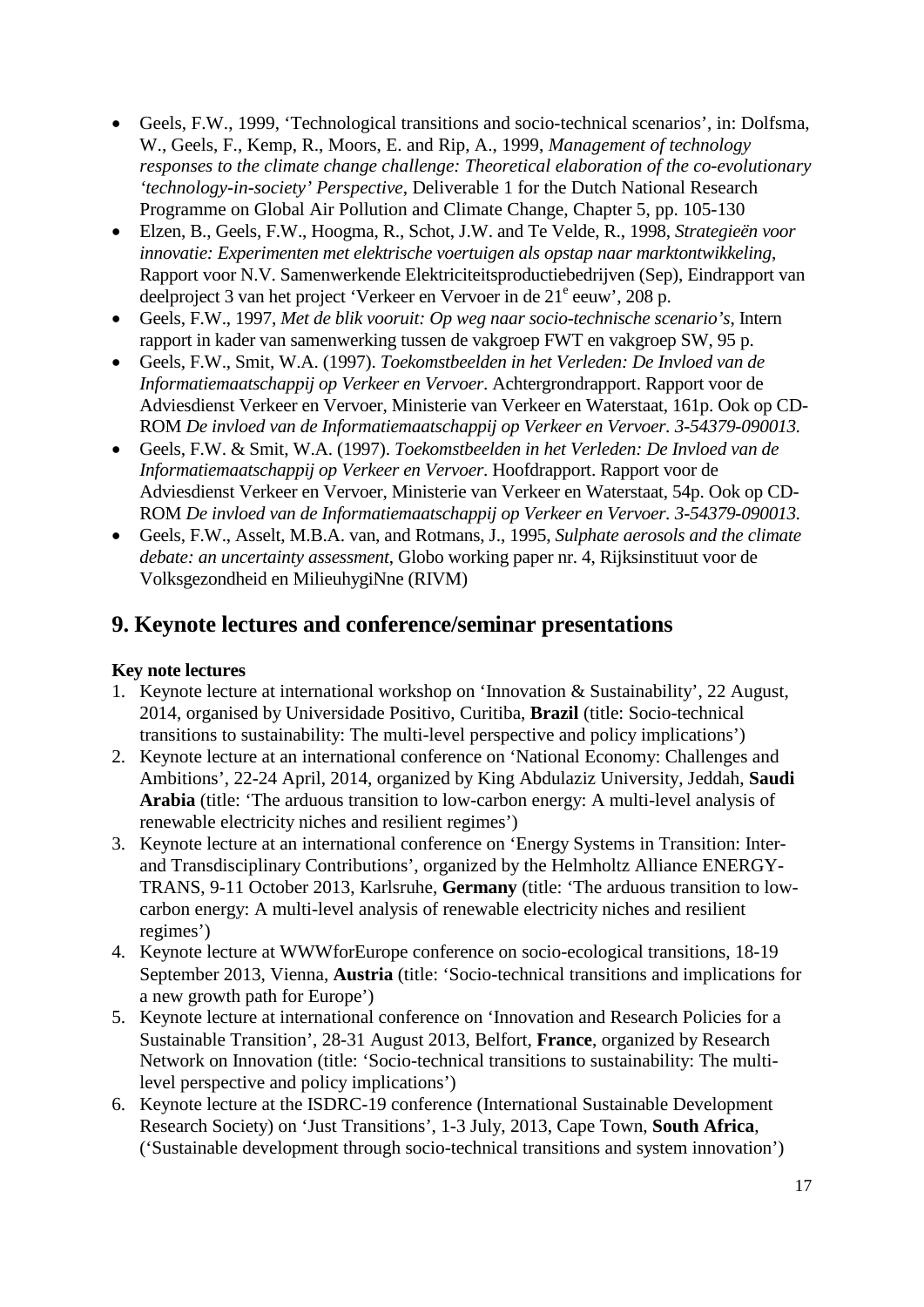- 7. Keynote lecture at LYNET annual conference (Finnish Partnership for Research on Natural Resources and the Environment), 10 October 2012, Helsinki, **Finland** ('Sociotechnical transitions to sustainability: Business, society and policy').
- 8. Keynote speech, Final dissemination conference for ESRC project on 'Transition Pathways to a Low Carbon Economy', 18 April 2012, London, **UK** ('Transition pathways in auto-mobility? A multi-level analysis')
- 9. Keynote lecture at Technoport Conference 2012 ('Renewabe Energy Research Conference'), 16-18 April 2012, Trondheim, **Norway** ('Socio-technical transitions to sustainability: A multi-level perspective and actor strategies')
- 10. Opening keynote speech at the Jean Monnet conference ('The governance of innovation and socio-technical systems in Europe: New trends, new challenges'), 1-2 March 2012, Copenhagen Business School, **Denmark** ('Socio-technical transitions: Dynamics and governance').
- 11. Keynote lecture at the  $9<sup>th</sup>$  International Conference of the European Society for Ecological Economics, 17 June 2011, Istanbul, **Turkey** ('Socio-technical transitions towards sustainability: Dynamics and policy implications')
- 12. Keynote address at the Annual Conference of the Sustainable Development Research Network, 9 December 2010, London, **UK** ('Innovating for a transition to a sustainable economy')
- 13. Keynote address at the annual assembly of the UK Energy Research Centre, 10 July 2009, University of Sussex, **UK** ('Driving systemic change in the energy sector')
- 14. Keynote lecture at international expert workshop 'Transitions to sustainable development: Complexity, co-evolution and governance'. Based on paper 'Complexity and multi-level interactions in transitions: Insights from innovation studies, sociology and history of technology', 20-24 November, 2006, Egmond aan Zee, the **Netherlands**
- 15. Keynote lecture for workshop of the ESRC Sustainable Technologies Programme ('Pathways in socio-technical transitions'), May 12, 2005, London, **UK**.
- 16. Key note lecture at the sixth international conference on innovation systems and clusters (September 15-16, 2003), organized by TCI (The Competitiveness Institute) and Chalmers University of Technology, Gothenburg, **Swede**n, "Innovation and change in socio-technical systems: Insights and key issues from sociology of technology"

# **International expert workshops**

- 1. 22-23 September, 2014, Geels, F.W. et al. ('Unleashing new entrants versus working with incumbents: A comparative multi-level analysis of the German and UK low-carbon electricity transitions (1990-2013)'), presentation at international expert workshop on Incumbent-challenger interactions in energy transitions, University of Stuttgart, Germany.
- 2. 29 July, 2014, Geels, F.W. ('The arduous transition to low-carbon energy: A multi-level analysis of renewable electricity niches and resilient regimes'), presentation at expert workshop on energy transitions at the Institute for Technology Assessment and Systems Analysis (ITAS), Karlsruhe Institute of Technology, Germany
- 3. 12-13 May, 2014, Geels, F.W. ('Understanding barriers to transition in the multi-level perspective (MLP)'), presentation at expert workshop on 'Policy support for energy transitions: Where is public money best spent?', London, organised by KAPSARC (King Abdullah Petroleum Studies and Research Center)
- 4. 7 May 2014, Geels, F.W. ('Technological reorientation for sustainability: A dialectic industry-in-context perspective'), presentation for the international 'Innovation 4 Sustainability' network, Manchester, UK.
- 5. 30 April 2013, Geels, F.W. ('Politics and power in low-carbon electricity transitions: A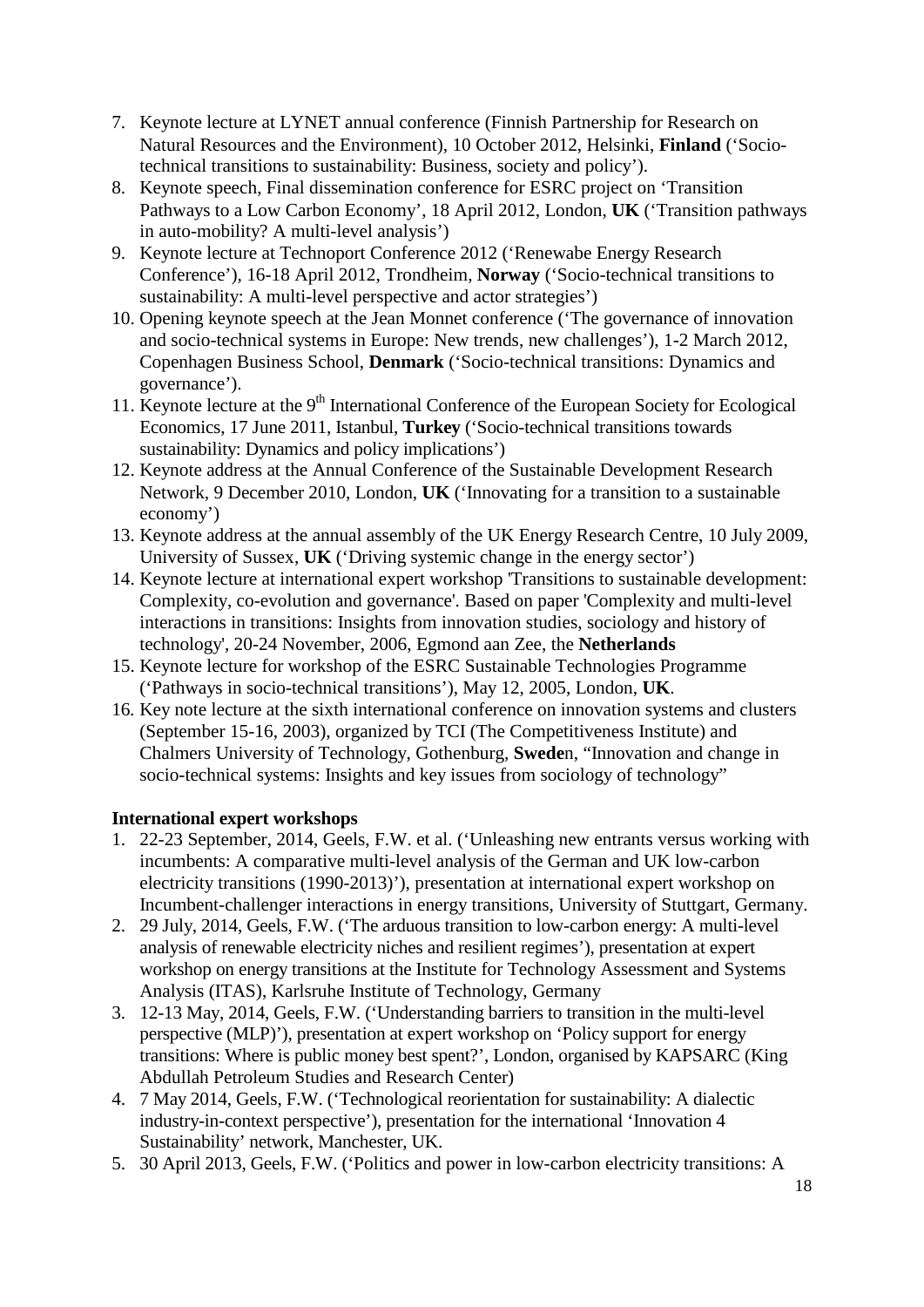multi-level analysis of green niche-innovations and resilient regimes'), Paper presented at a workshop on 'Theorising Governance Change for a Sustainable Economy', London, UK

- 6. 14-15 March, 2013, Geels, F.W. ('Two steps forward, one step back: The arduous transition towards a low-carbon society'), Paper presented at workshop on 'Challenges for Europe in a new age', 2<sup>nd</sup> Lundvall symposium, Aalborg, Denmark
- 7. 29 November, 2012, Penna, C. and Geels, F.W., ('The co-evolution of the climate change problem and car industry strategies (1979-2012): Replicating and elaborating the Dialectic Issue LifeCycle (DILC) model'), Paper presented at the Workshop on 'Electrification of the car: will the momentum last?', Delft University of Technology - OTB Research Institute for the Built Environment, Delft, the Netherlands.
- 8. 9 October 2012, Presentation at expert workshop ('Sustainability transitions research: theoretical concepts and empirical cases'), organised by the Finnish Environment Institute, Helsinki, Finland ('Reflections on the multi-level perspective and socio-technical transitions to sustainability')
- 9. 28 September, 2012, Presentation at expert workshop on 'Urban waste transitions: connecting innovation, infrastructure and households', Manchester, organised by Sustainable Consumption Institute ('Socio-technical transitions to sustainability: An introduction')
- 10. 25 September, 2012, Presentation at expert workshop on '2 degrees: Views on feasibility of transition scenarios', Utrecht (NL), organised by Dutch Planning Bureau for the Environment, ('Socio-technical transition perspective')
- 11. 21-23 March 2012, Presentation at international workshop on 'Innovation, society and complexity: Dynamics of detecting, solving and creating problems, Venice, Italy, organized by INSITE (Innovation, Sustainability, Technology), ('Transitions to sustainability: A socio-technical and co-evolutionary approach')
- 12. 11 October 2011, Presentation at ESRC-seminar on 'Eco-city innovation: integrated systems management and policy co-ordination', London, Westminster University ('Strategic niche management for eco-cities')
- 13. 5-7 October 2011, Presentation at international Smart Grid Workshop, Ottawa, Canada ('Smart grid roles in electricity system evolution: Different transition paths')
- 14. 25 March, 2011, Presentation at UKTRC seminar 'Theoretical perspectives on climate change mitigation in transport', organized by UK Transport Research Centre (UKTRC), Oxford University ('Introduction to socio-technical transitions theory')
- 15. 14-15 March, 2011, Presentation at workshop 'Smart Civil Society Organizations: Effective Change Strategies for the Great Transition', organized by the World Wildlife Fund, London
- 16. 10-11 March, 2011, presentation at expert workshop on 'Achieving decarbonisation: Transforming National Energy Systems', organized by the Energy Climate and Innovation Program, Fletcher School of Law and Diplomacy, Tufts University, Boston, USA
- 17. 22-23 April 2010, paper presentation at memorial symposium for Ken Green on 'Innovation, demand and sustainability', Manchester Business School, Manchester ('Ontologies, socio-technical transitions (to sustainability), and the multi-level perspective')
- 18. 29 September-1 October 2009: Verbong and Geels ('Exploring sustainability transitions in the electricity sector with socio-technical pathways'), paper presented at DIME workshop (network of excellence), Karlsruhe
- 19. 14-16 May 2008, Geels and Schot ('Path creation and societal embedding in sociotechnical transitions: How automobiles entered Dutch society (1898-1970)'), paper presented at International expert workshop on 'Technological discontinuities and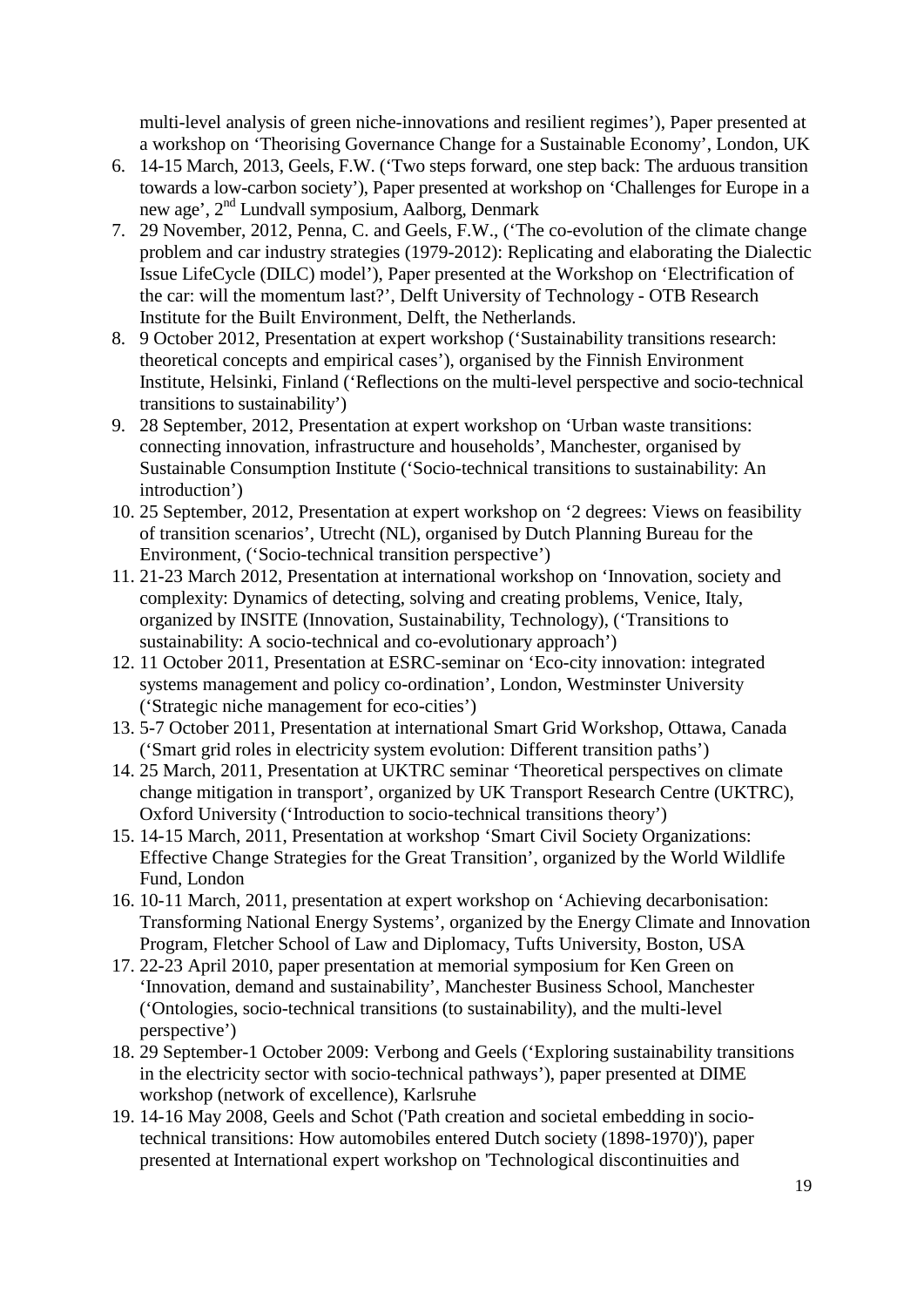transitions: Evolution theory and inter-disciplinary crossovers' (14-16 May 2008), Eindhoven University

- 20. 15-18 April 2007, Schot, J.W., Mom, G. and Geels, F.W., ''Path creation, societal embedding and socio-technical transitions: The emergence *and* diffusion of automobiles in the Netherlands (1898-1970)', Paper presented at workshop 'Innovation, institutions and path dependence: the management of variation and diversity in innovation systems', Zurich, Swiss Federal Institute for Environmental Science and Technology (EAWAG), Cirus (Centre for Innovation Research in the Utility Sector)
- 21. 2-3 October 2006, Paper presentation at international expert workshop on 'Sustainable Innovation Journeys', Utrecht (Johan Schot and Frank Geels, 'Strategic Niche Management: Theoretical background and policy considerations)
- 22. 2-3 October 2006, Paper presentation at international expert workshop on 'Sustainable Innovation Journeys', Utrecht (Rob Raven and Frank Geels, 'The dynamics of niche-development trajectories: Comparing manure digestion in Denmark and the Netherlands')
- 23. 2-3 October 2006, Paper presentation at international expert workshop on 'Sustainable Innovation Journeys', Utrecht (Geert Verbong, Rob Raven and Frank Geels, 'Multi-niche analysis of renewable electricity innovation-trajectories (1970-2004)'
- 24. 25 August 2005, Verbong, G.P.J. and Geels, F.W., 'A long-term historical analysis of path dependencies and changes in the Dutch electricity system: Hindrances and possibilities for future energy transitions', Paper presented at Workshop on 'The energy transition', Amsterdam. Organised as part of the 45th European Congress of the Regional Science Association, 23–27 August 2005
- 25. 27-29 April 2005, Invited paper presentation for dedicated workshop on 'Middle range theories in science and technology studies', University of Amsterdam, Amsterdam ('Theories of the middle range in STS: Achievements and steps to be taken')
- 26. 10 March, 2005, Invited presentation at expert-workshop for the Scientific Committee of the IHDP-IT, Amsterdam ('System Innovation from socio-technical and multi-level perspective')
- 27. 11 September 2003, Invited presentation at international workshop on Industrial Transformation organised by IHDP, Amsterdam (Geels, F.W., 'Industrial Transformations and system innovation: Insights from sociology of technology and innovation studies')
- 28. 4-6 July 2002, Paper presented at international workshop on system innovation, Enschede, Twente University (Geels, F.W., 2002, 'Understanding Technological Transitions: A critical literature review and a pragmatic conceptual synthesis)
- 29. 4-6 July, 2002, Paper presented at international workshop on system innovation, Enschede, Twente University (Elzen, B., Geels, F.W., Hofman, P. and Green, K., 2002, 'Sociotechnical scenarios as a tool for transition policy: An example from the traffic and transport domain')
- 30. June 13-14, 2003, Invited at expert-workshop: "Expectations in Science & Technology", Utrecht (organised by Nik Brown, Harro van Lente and Arie Rip)
- 31. 16 June 2000, Paper presented at workshop 'The Rise of Systemic Society', Eindhoven (Schot, J. and Geels, F.W., 'Emerging Impacts of Technological Change')
- 32. 29 November, 1999, Invited as expert on COOL workshop in Brussels (Climate Change Options for the Long term).
- 33. July 1-2, 1999, Participant at expert- workshop on path dependence, organised by Maastricht Economic Research Institute on Innovation and Technology (MERIT), Maastricht University

#### **Presentations at international conferences**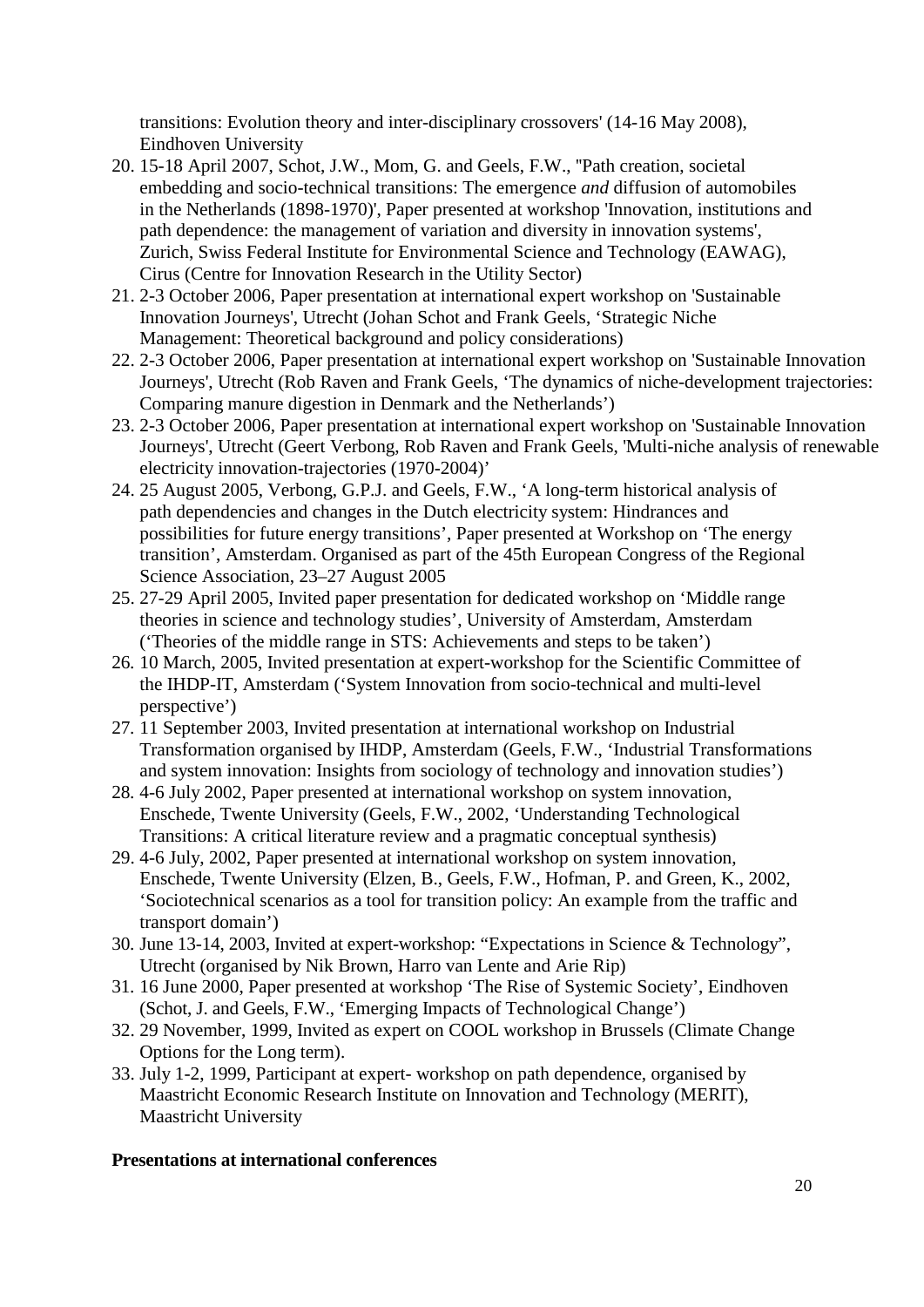- 1. 27-29 August, 2014, Geels, F.W., 'Regime resistance against low-carbon energy transitions: Introducing politics and power in the multi-level perspective', Paper presented at the 5th International Conference on Sustainability Transitions, Utrecht, Netherlands
- 2. 27-29 August, 2014, Geels, F.W., McMeekin, A., Mylan, J., Southerton, D., 2014, 'A critical appraisal of Sustainable Consumption and Production research: The reformist, revolutionary and transition agendas', Paper presented at the 5<sup>th</sup> International Conference on Sustainability Transitions, Utrecht, Netherlands
- 3. 19-21 June, 2013, Penna, C. and Geels, F.W. 'Climate change and the slow reorientation of the American car industry (1979-2018): An application and extension of the Dialectic Issue LifeCycle (DILC) model', Paper presented at the 4<sup>th</sup> International Conference on Sustainability Transitions, Zurich, Zwitserland
- 4. 29-31 August, 2012, Geels, F.W., ("Transitions to a green economy. Economic risk, governance, and public participation'"), Paper presented at the 3d International Conference on Sustainability Transitions, Copenhagen, Denmark
- 5. 29-31 August, 2012, Penna, C. and Geels, F.W. ('The Co-evolution of societal problems, innovation and incumbent industries: Ups and downs in the issue lifecycle trajectory of American car-safety (1900-2000)'), Paper presented at the 3rd International Conference on Sustainability Transitions, Copenhagen, Denmark.
- 6. 29-31 August, 2012, Geels, F.W., ('A socio-technical analysis of low-carbon transitions: Introducing the multi-level perspective into transport studies'), Paper presented at the 3d International Conference on Sustainability Transitions, Copenhagen, Denmark
- 7. 13-15 June, 2011, F.W. Geels, ('The multi-level perspective on sustainability transitions: Responses to seven criticisms'), Paper presented at 2nd International Conference on Sustainability Transitions, Lund, Sweden
- 8. 13-15 June, 2011, B. Turnheim and F.W. Geels ('The role of pressure interactions in industry destabilisation: The socio-political mediation of decline in the British coal industry (1970-1997)'), Paper presented at 2nd International Conference on Sustainability Transitions, Lund, Sweden
- 9. 6-8 April 2011, C. Penna and F. Geels, ('Enriching the greening of industry literature with issue life cycle theory and a triple embeddedness framework: Air pollution, technical innovation and the American car industry revisited (1943-1985)'), Paper presented at DIME conference, Maastricht, Netherlands
- 10. 3 September, 2010, Penna, C., Geels, F.W. ('Air pollution, technical innovation and the American car industry revisited (1943-1985)'), Conference paper presented at the EASST Conference, Trento, Italy.
- 11. 21-24 June, 2010, F. W. Geels ('Societal problems (such as sustainability) and a neoevolutionary theory of industrial change: Technology, markets, civil society and polity'), Paper presented at Schumpeter conference, Aalborg, Denmark
- 12. 29-30 March 2010, F. Geels and B. Turnheim, ('The destabilisation existing regimes in socio-technical transitions: the case of the British coal industry 1913-1970'), Paper presented at the NickFest, Technical Change: History, Economics and Policy. A Conference in Honour of Nick von Tunzelmann, SPRU, University of Sussex
- 13. 25-26 Feb., 2010, Paper presented at the Sussex Energy Group Conference, University of Sussex, UK, (F.W. Geels and B. Turnheim, 'The destabilisation of existing regimes in socio-technical transitions: Lessons from the British coal industry and the smoke problem (1913-1970)')
- 14. 4-6 June, 2009, Paper presented at the First European Conference on Sustainability Transitions, Amsterdam, Netherlands ('Destabilization and decline of existing regimes as the key to transitions towards sustainability')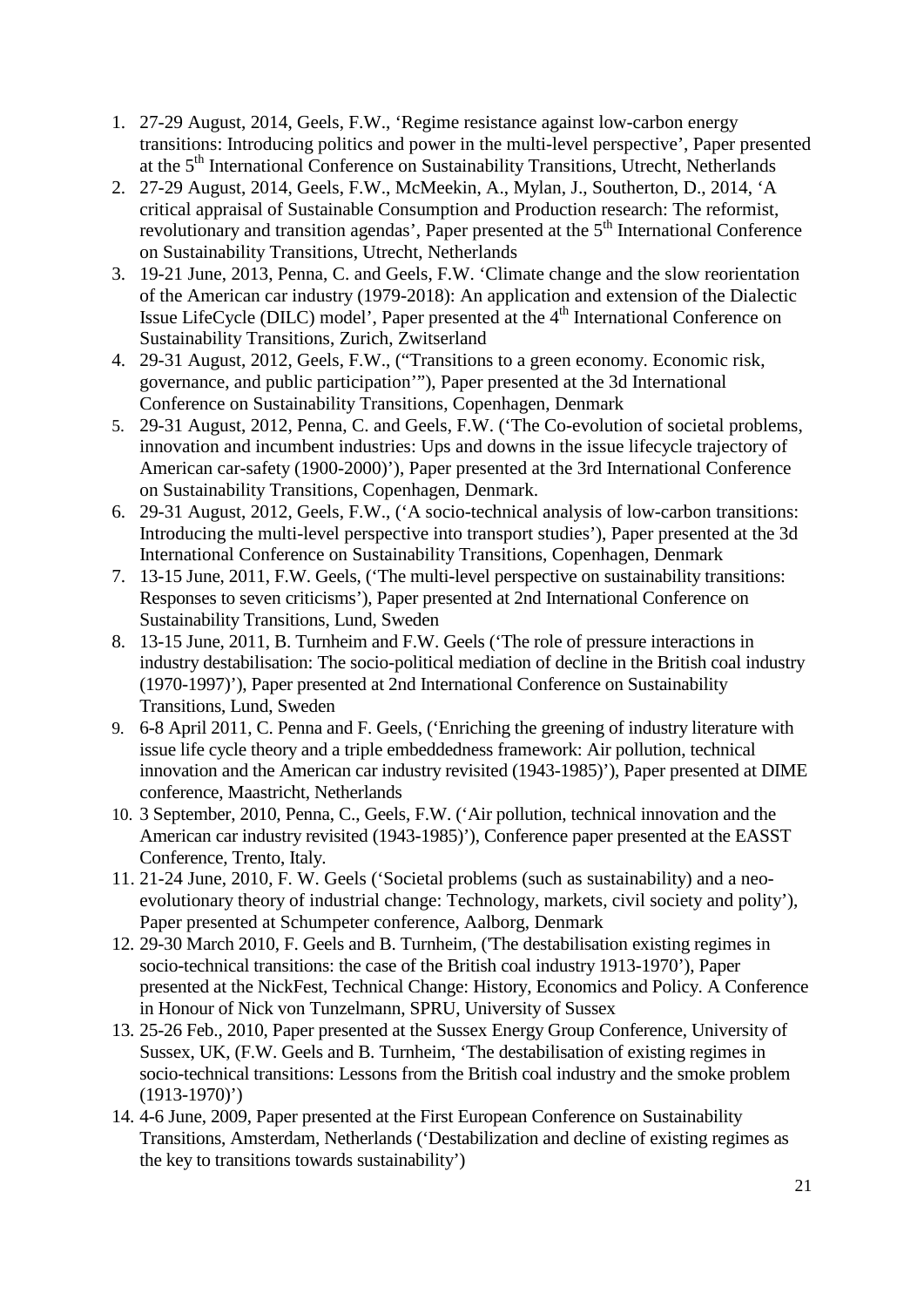- 15. 4-6 June, 2009, Paper presented at the First European Conference on Sustainability Transitions, Amsterdam, Netherlands (B. Turnheim and F. Geels, 'Environmental pressures and the destabilization of existing regimes: The case of the British coal industry')
- 16. 10-12 November 2008, Paper presented at Next Generation Infrastructure (NGI) conference 'Building networks for a brighter future', Rotterdam, Netherlands (Verbong and Geels, 'Pathways for sustainability transitions in the electricity sector: Multi-level analysis and empirical illustration')
- 17. 11-13 September 2006, Paper presented at SPRU  $40<sup>th</sup>$  Anniversary Conference, Sussex University, Brighton, UK (Geels, F.W., 'System innovations and transitions to sustainability: Challenges for innovation theory')
- 18. 19-21 May, 2005, Paper presented at the 4th European Meeting on Applied Evolutionary Economics (EMAEE), Utrecht, The Netherlands (Geels, F.W., 'Reconfiguring the American music industry and the breakthrough of rock 'n' roll (1930-1970): A multi-level analysis of the production, distribution and consumption of music')
- 19. 27-29 June 2005, Paper presented at DRUID Conference, Copenhagen (Geels, F.W. and Kemp, R., 'Transitions, Transformations and Reproduction: Dynamics in socio-technical systems')
- 20. 26-29 August, 2004, Paper presented at 4S/EASST conference, Paris (Frank Geels and Johan Schot, 2004, 'The importance of niches in evolutionary perspectives on radical technological change')
- 21. 16-18 October, 2003, Paper presented at International Human Dimensions Program (IHDP) Conference 'Taking stock and moving forward', Montreal, Canada (Geels, F.W., 'The dynamics of transitions and system innovations: Lessons from the transition from horseand-carriage to automobiles (1860-1930)')
- 22. 7-9 April 2003, Manchester, UK, Paper presented at ASEAT Conference 'Knowledge and economic and social change: New challenges to innovation studies' (Geels, F.W., 'Processes, patterns and mechanisms in system innovations: A co-evolutionary and sociotechnical perspective') (Advances in the Sociological and Economic Analysis of Technology)
- 23. 20-23 September 2001, Paper presented at ECIS conference 'The Future of Innovation Studies', Eindhoven (Geels, F.W., 'Technological Transitions as Evolutionary Reconfiguration Processes: A Multi-level Perspective and a Case-study')
- 24. 12-15 May, 2001, Paper presented at DRUID Conference in honour of Nelson and Winter, Aalborg, Denmark (Geels, F.W., 2001, 'Technological Transitions as Evolutionary Reconfiguration Processes: A Multi-level Perspectve and a Case-study')
- 25. 11-12 November 1999, Paper presented at COST A4 conference on Social Shaping of Technology and its relevance for technology policy, Amsterdam (Geels, F.W., 1999, 'Sociotechnical scenarios as a tool for reflexive technology policies: Using evolutionary insights from technology studies')
- 26. 28-31 Oktober 1999, Paper presented at 4S-conference, San Diego (Geels, F.W., 1999, 'Sociotechnical scenarios as a tool for reflexive technology policies: Using evolutionary insights from technology studies')
- 27. 14-15 September 1998, Paper presented at Conference 'Constructing tomorrow: Technology strategies for the new millenium, Bristol (Geels, F.W. and Schot, J., 1998, 'Reflexive technology policies and sociotechnical scenarios')

#### **Presentations at colloquia, seminars**

1. 29 October 2013, Research seminar at the School of Environment and Development, University of Manchester (title: 'The arduous transition to low-carbon energy: A multi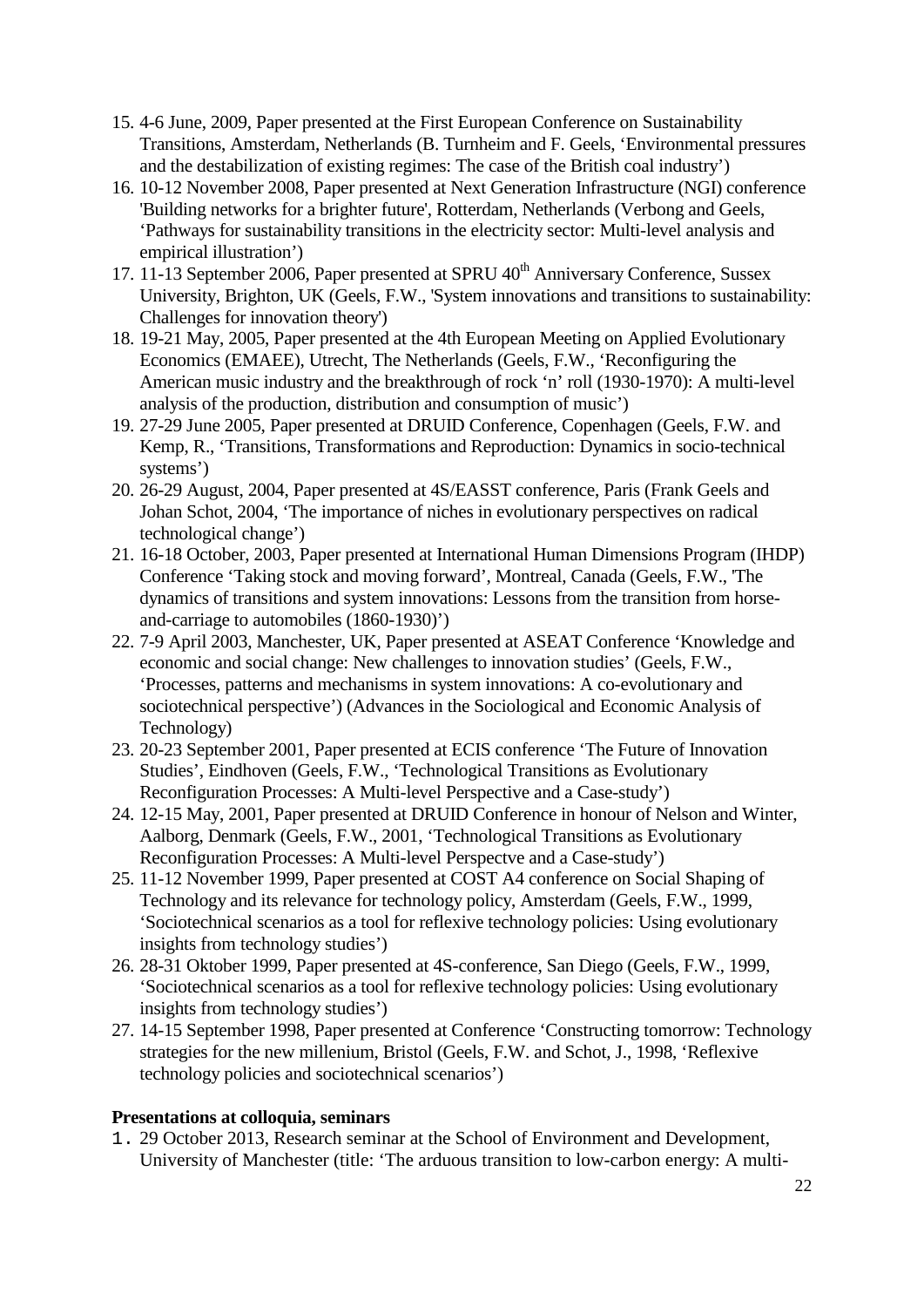level analysis of renewable electricity niches and resilient regimes')

- 2. 5 February 2013, Research seminar at Centre for Mobilities Research, Lancaster University ('Automobility in transition? A socio-technical analysis of sustainable transport')
- 3. 19 December 2012, Research seminar at Sustainable Consumption Institute, Manchester University ('Automobility in transition? A socio-technical analysis of sustainable transport')
- 4. 10 May, 2012, Seminar at Sustainable Consumption Institute, Manchester University ('Sustainable Production and Consumption: A socio-technical transitions perspective')
- 5. 4 October 2011, Seminar presentation at the School of Public Policy and Administration, Carleton University, Canada ('Socio-technical transitions towards sustainability: The multi-level perspective and policy implications')
- 6. 9 June 2010, Presentation in Interdisciplinary Seminar Series on Energy and Sustainability research seminar ('The multi-level perspective (MLP) on transitions: Generalizing via robust (process) theory') Cardiff University
- 7. 10 May 2010, 1-day research seminar dedicated to my work on socio-technical transitions, at Technical University of Denmark (DTU), Department of Management and Engineering, Copenhagen, Denmark
- 8. 26 April 2010, Research seminar at ISSTI (Institute for the Study of Science Technology and Innovation), The University of Edinburgh, ('Towards a socio-evolutionary theory of industrial change: Technology, markets, civil society, and polity')
- 9. 4 December 2009: Freeman Centre Seminar, ('Towards a neo(co)evolutionary theory of industry, civil society, polity and technology'), SPRU, University of Sussex
- 10. 14 November 2007: Presentation at Research Seminar ('Socio-technical system transitions and implications for strategy'), Brunel Business School, Brunel University, London
- 11. 9 OCtober, 2007: Presentation at TAG-workshop on 'sustainable pig farming' ('Transition lessons from a historical example'), Utrecht
- 12. 14 March, 2007, Invited seminar at DRIFT (Dutch Research Institute for Transitions), Erasmus University Rotterdam ('Typology of sociotechnical transition pathways')
- 13. 1 February, 2007, Paper presentation at workshop at Brunel University, London, UK ('Dynamics of niche development trajectories: Biogas in the Netherlands 1975-2003')
- 14. 31 January, 2007, Seminar at Brunel University, London, UK ('Typology of sociotechnical transition pathways')
- 15. 15 January, 2007, Seminar at University of Amsterdam, Amsterdam School of Social Research (ASSR) (discussion of two articles)
- 16. 13 December 2006, Presentation at STeHPS Seminar (Science, Technology, Health and Policy Studies), Twente University ('Typology of sociotechnical transition pathways')
- 17. 27 October 2005, 'Taxonomy of sociotechnical transition paths', Presentation at bilateral workshop between Eindhoven and SPRU groups: 'Understanding transitions', Brighton, Sussex, UK
- 18. 8 September 2005, 'Functional approach and SNM: Similarities, strenghts, weaknesses, and challenges', Presentation at workshop 'Understanding the dynamics of innovation journeys: Similarities and differences in niche approach and functional approach', Eindhoven
- 19. 1 June 2005, Presentation at ECIS-seminar (Eindhoven Centre for Innovation Studies), Eindhoven University ('Taxonomy of transition pathways').
- 20. 8-14 May, 2005: 'UK tour'; invited visit to British academic research groups) a) Science and Technology Policy Research Unit (SPRU) at the University of Sussex;
	- b) Institute of Innovation Research (IoIR) at University of Manchester